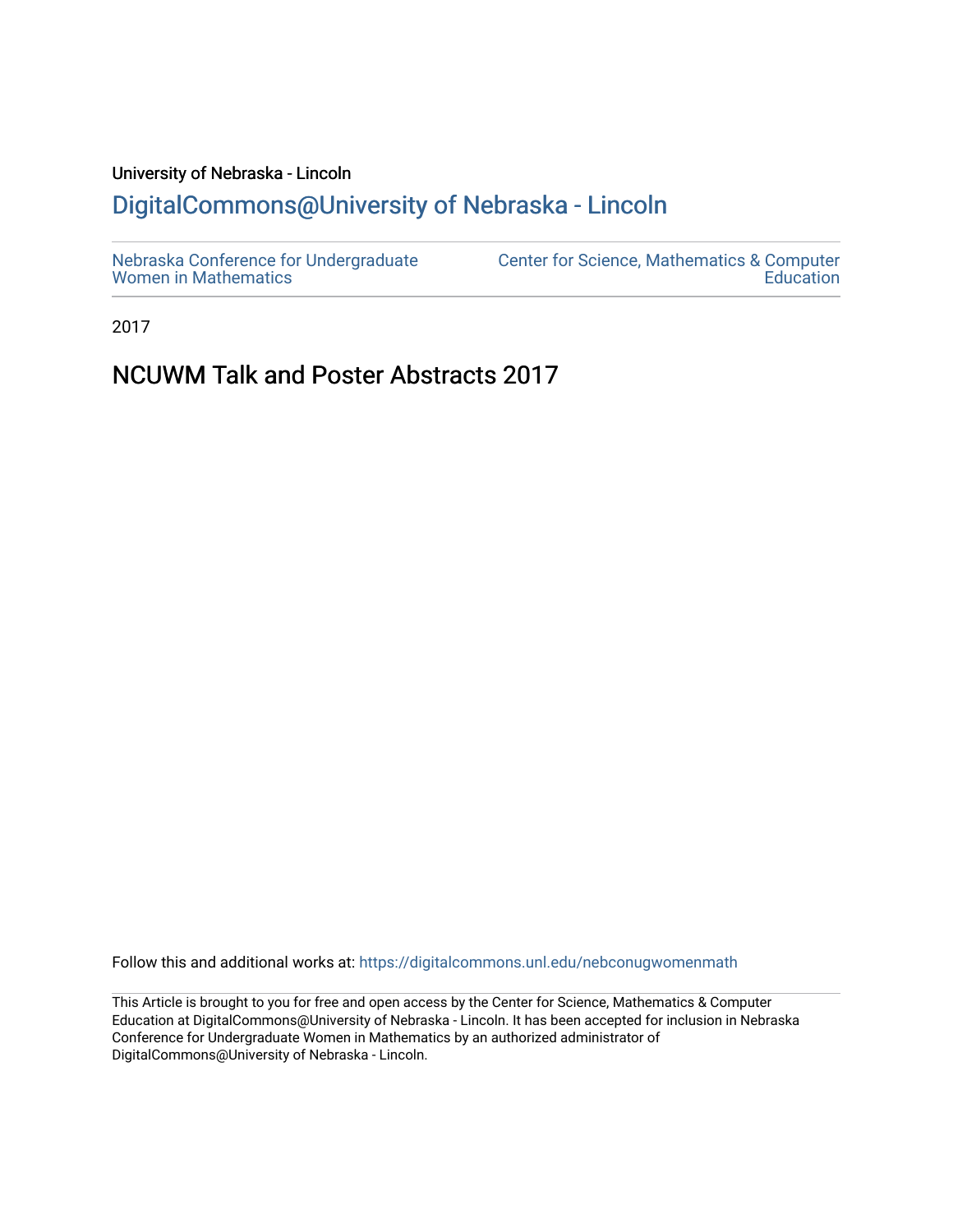The Nineteenth Annual Nebraska Conference for Undergraduate Women in Mathematics

February  $3 - 5$ , 2017

TALK AND POSTER ABSTRACTS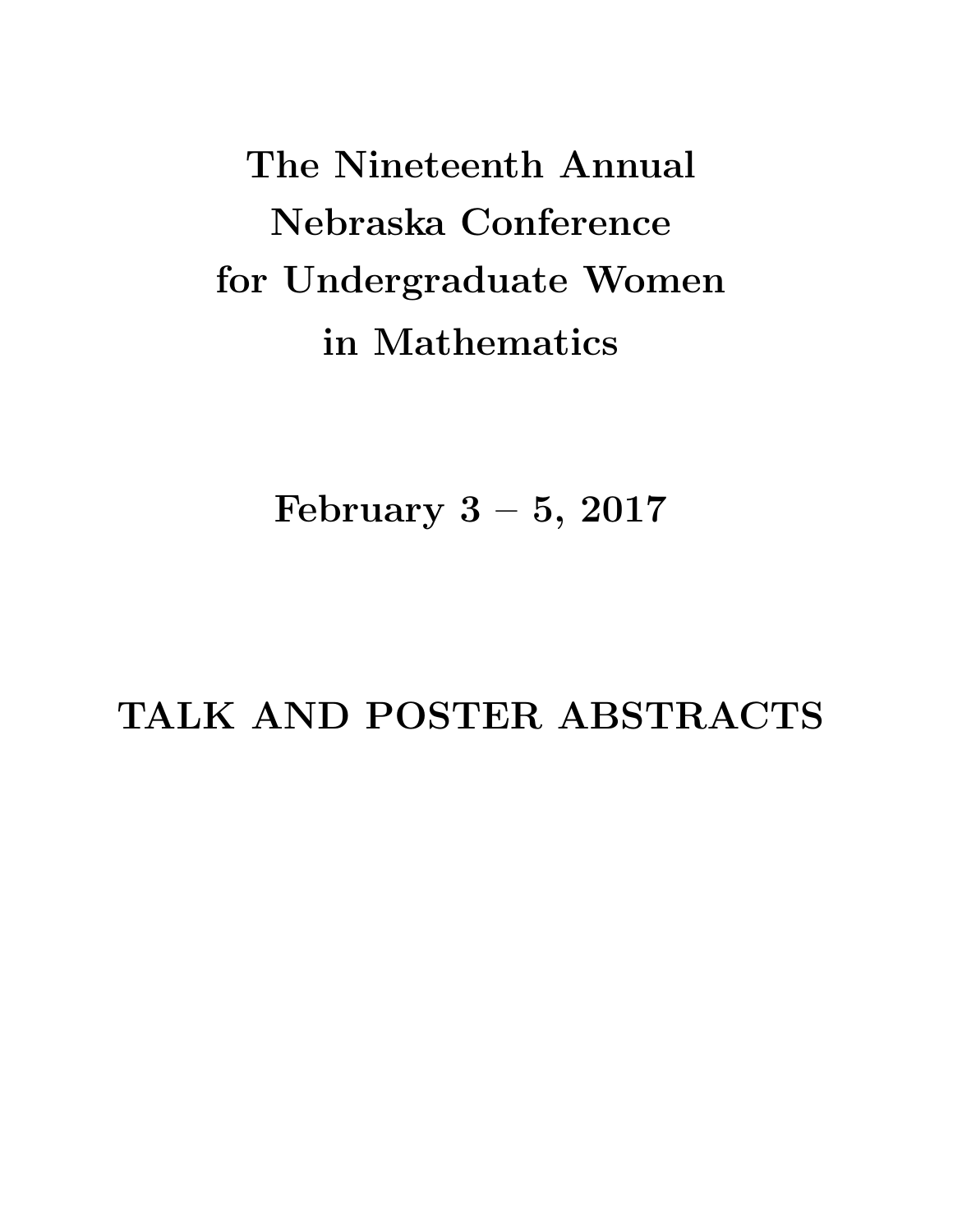# PLENARY TALKS

Dr. Ami Radunskaya Professor of Mathematics Pomona College, Claremont, CA From music to mathematics to medicine: one woman's journey

I have always been fascinated by the relationship between pattern, prediction, order and disorder. Mathematics is the perfect language to describe the evolution of patterns, and music is a great way to listen to them. My first career as a musician led to a new career in mathematics, as I pursued patterns and prediction through the study of dynamical systems and ergodic theory. In more recent years, I have discovered that mathematical descriptions of physical processes can be used to address problems in medicine, such as understanding how cancer evolves, or developing treatment strategies. In this talk I will describe my own journey from musician to mathematician to modeler, highlighting this path with mathematical examples.

# Dr. Brooke Shipley Professor and Head of the Department of Mathematics, Statistics, and Computer Science University of Illinois at Chicago

A Lincoln - Chicago round trip via algebraic topology

I will start in my hometown of Lincoln and then describe my education, my research in algebraic topology, my experiences with women in science programs, and my experience leading the department of mathematics at the University of Illinois at Chicago.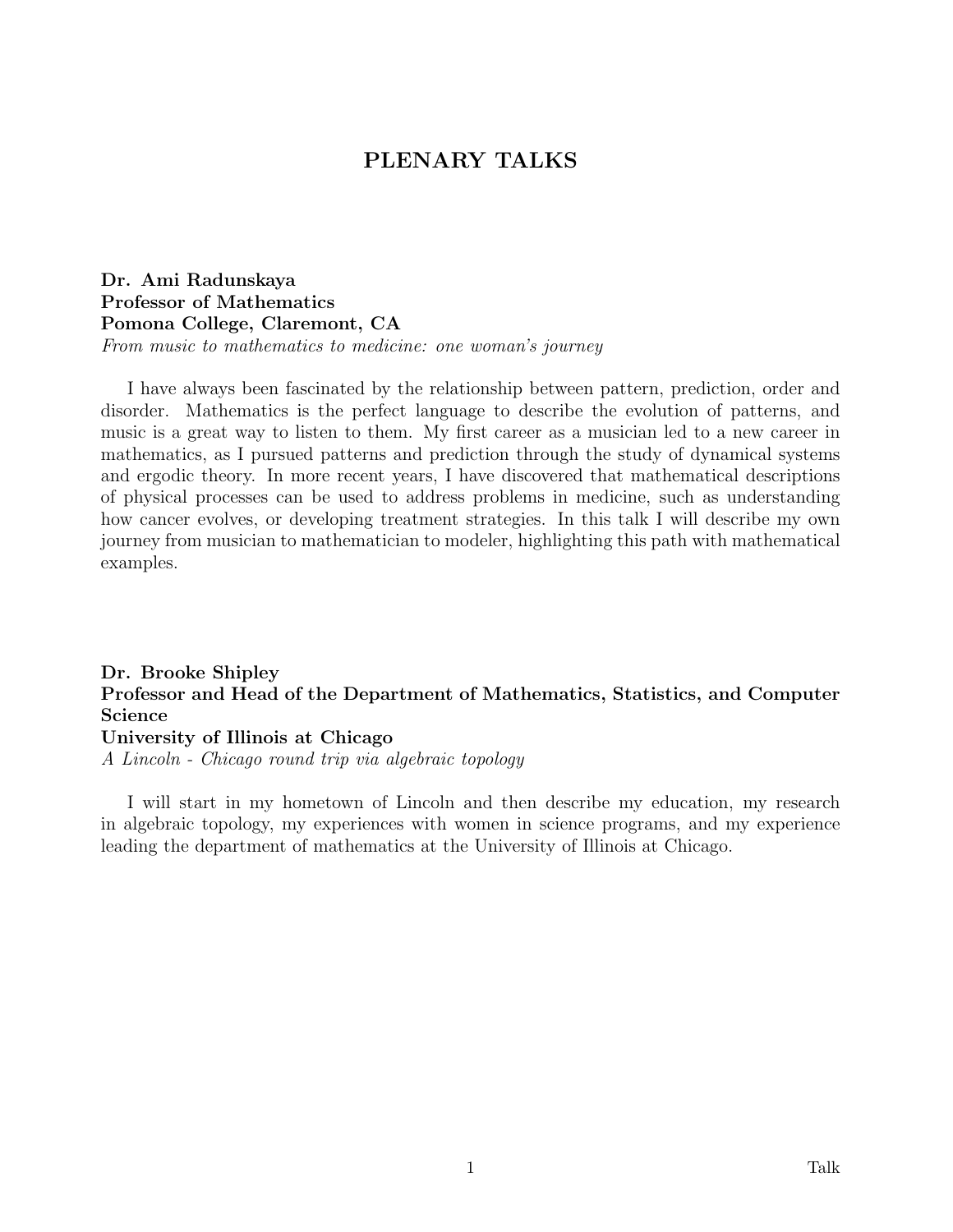# Talks by Undergraduate Students

### Andrea Allen, Oberlin College

Chronology of Epidemics in Aggregated Temporal Networks

Epidemic propagation on temporal human contact networks is a developing area in network science. Typical approaches involve slicing time into snapshots aggregated over a time period. Given the adjacency matrices A & B for two snapshots of the same underlying network, it is difficult to tell to what extent an epidemic spreading process will obey the chronology of the network if the two snapshots are aggregated into one fixed network, A+B. The solution to a system of equations modeling a diffusion process on the adjacency matrix for a network can be found using the matrix exponential. The product of the matrix exponential for two noncommuting matrices yields an expression in terms of the aggregate  $A+B$  with an error term involving the commutator, AB-BA. We derive analytical measures to quantify the significance of the error term, and compare with measures of error from simulated epidemics on both temporal and aggregated versions of the network.

# Stephanie Allen, State University of New York at Geneseo

Ye Ye, University of California, Los Angeles

Change-point Detection Methods for Body-Worn Video

Body-worn video (BWV) cameras are increasingly utilized by police departments to provide a record of police-public interactions. However, BWV deployment produces terabytes of data per week, necessitating the development of effective computational methods to identify changes in video. We present a novel two-stage framework for video change-point detection. First, we employ state-of-the-art machine learning methods including convolutional neural networks and support vector machines for scene classification. We then develop and compare change-point detection algorithms utilizing mean squared-error minimization, forecasting methods, hidden Markov models, and maximum likelihood estimation to identify noteworthy changes. We test our framework on detection of vehicle exits and entrances in a BWV data set provided by the Los Angeles Police Department and achieve over 90% recall and nearly 70% precision – demonstrating robustness to rapid scene changes, extreme luminance differences, and frequent camera occlusions.

# Qingci An, University of Illinois at Urbana-Champaign

Knowledge Spaces: The Mathematics Behind Assessment and Learning

Knowledge spaces are mathematical objects that can be used to identify the knowledge state of students and that have been used in assessment and learning systems like ALEKS. In our project, we build a simple knowledge space and run simulations based on real-world data to investigate the knowledge state of an "average" student, a student at a given percentile, a class of students, and students from different years.

### Bethany Baker, Coe College

Minimal Packings of Double Hexagon Tiles on Pseudo-Rectangular Boards

A packing is a tiling of a board such that there are no overlapping tiles and another tile cannot be placed. We examine minimal packings of double hexagon tiles on pseudo-rectangular boards and establish the smallest number of double hexagon tiles needed for a minimal packing of nearly all finite boards.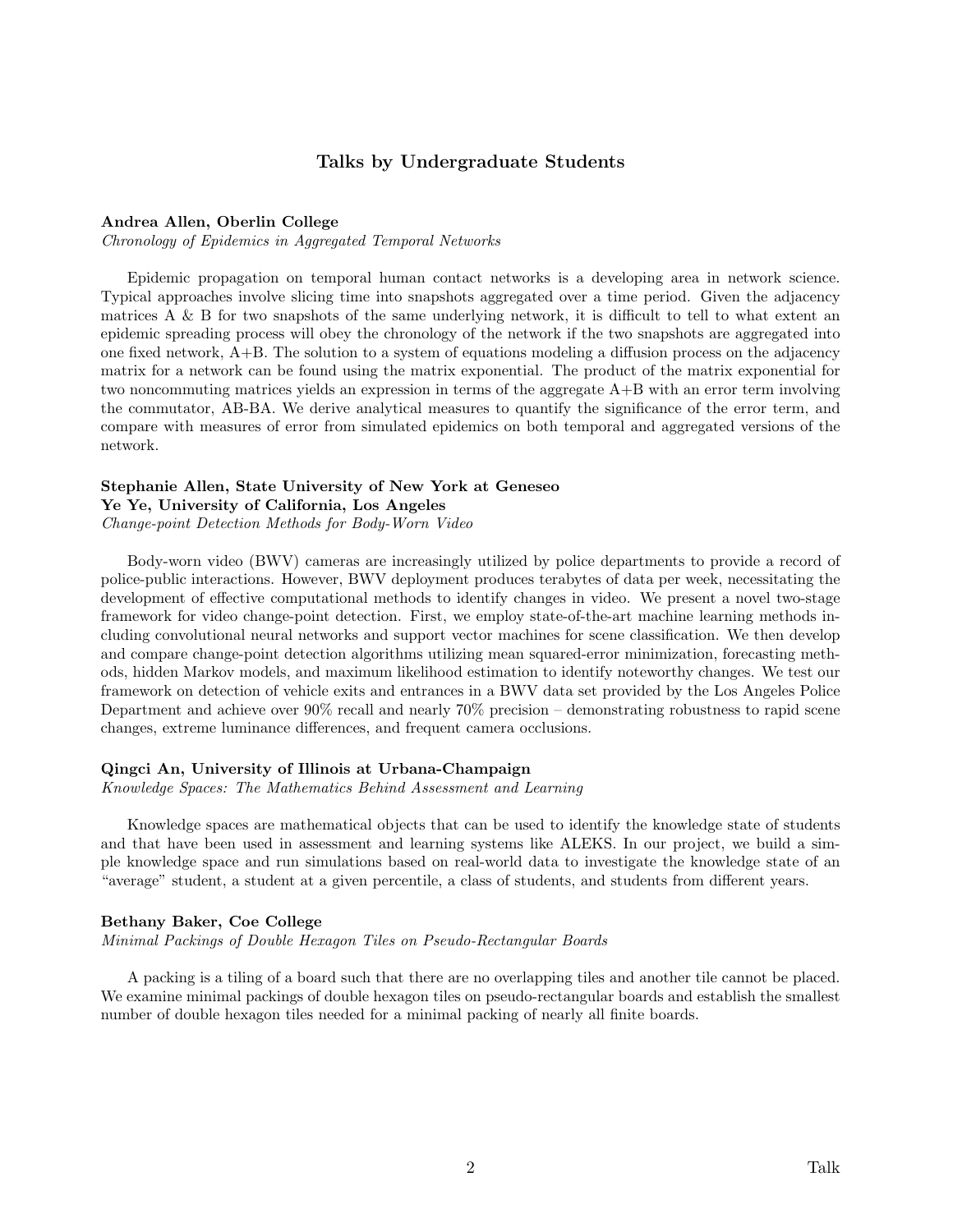# Caroline Bang, St. Cloud State University

A Class of Gnomons

A gnomon  $G$  is a geometric object that, when added to an object  $F$ , creates a new object that is similar to F. Rectangles with square gnomons, golden rectangles, are mathematically pleasing, giving rise to the fascinating golden number. This research looks at two generalizations of the golden rectangle - both in  $n$ dimensions and in two dimensions as gnomon to n-gons whose side lengths are in geometric progression. As one moves into higher dimensions, we get more fascinating numbers. In two dimensions, we were able to fully classify isosceles gnomons to  $n$ -gons whose side lengths are in geometric progression.

# Rachel Barnett, Rutgers University-New Brunswick Rose Johnson-Leiva, Quest University Canada Cutting up a Higher Dimensional Donut: 3-Torus Graph Embeddings

The study of combinatorial graph embeddings is a central focus of topological graph theory. One technique of determining the surfaces onto which a given combinatorial graph embeds is called Edmonds' Permutation Technique. This technique associates a cyclic ordering of the edges incident to each vertex in a combinatorial graph (called a rotation scheme) with a 2-cell embedding of the graph into a compact and orientable surface. When the genus (the "number of holes") of the surface is 1, we obtain a 2-torus embedding of the graph. Motivated by our desire to generalize Edmonds' method as a way to embed combinatorial graphs in higherdimensional spaces (such as the 3-torus, a cube with opposite faces identified), we proposed a definition of a 3-cell graph embedding and subsequently discovered characteristics of such embeddings. Our talk will showcase our major result, namely that a combinatorial structure we have dubbed "the double cube graph" has a unique 3-torus embedding, up to automorphism.

# Tasha Boland, Villanova University Shantel Silva, Villanova University New Metrics of Economic Inequality

The Gini coefficient is a well known metric used to study economic inequality in a population. We study a new metric proposed by Volpert and Jantzen (2012) to measure income inequality: a metric that considers both the low and high ends of the income spectrum, leading to two separate indices. Using Monte Carlo methods, we compare these indices to other metrics of economic inequality. By looking at the metrics applied to current data, we draw conclusions about the accuracy of these metrics and what they tell us about how inequality has changed over time.

### Isabelle Butterfield, Seattle University

Comparisons Between Mathematical Models and Experiments of Waves on Deep Water

We have written MATLAB codes that solve a variety of partial differential equations (PDEs) that model the evolution of wave trains on deep water. We use these codes to compare the PDE predictions with data from physical experiments conducted by Diane Henderson at Penn State University. We use the cubic nonlinear Schrodinger (NLS) equation and a number of its generalizations including the Dysthe and viscous Dysthe systems as our base models. The codes solve these PDEs using operator splitting methods, and plot the predictions against the experimental data. Additional MATLAB codes compare the difference between each prediction and the experimental data to determine which PDE is best predicting the experimental behavior. In examining the first two sets of experimental data, we have found that the viscous Dysthe system does the best job modeling the experimental data in comparison to our selected generalizations of NLS, optimized over their free parameters.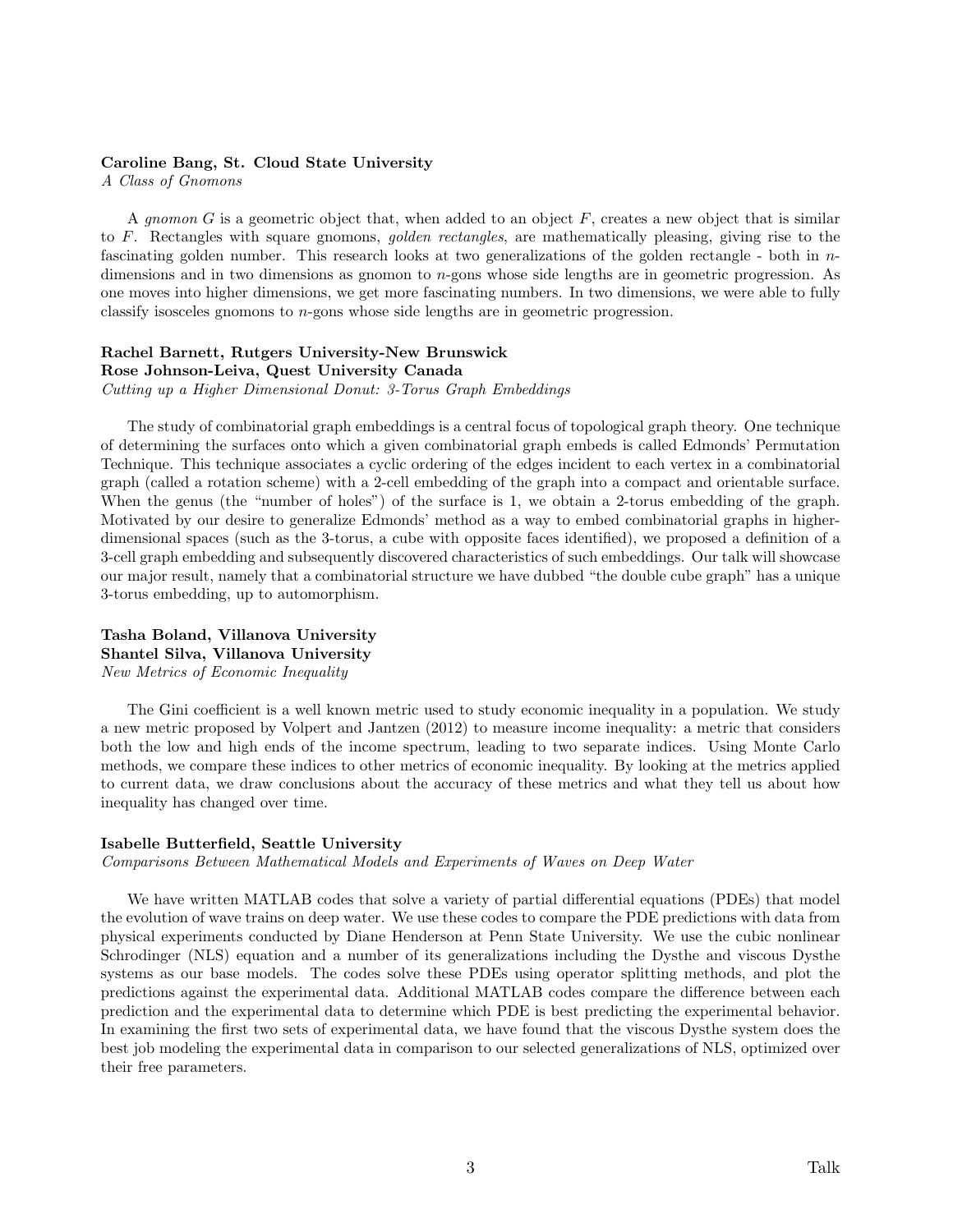### Natalie Canuteson, William Jewell College

Calculating the Expected Number of Monochromatic Components in Graphs

Let G be a graph with n vertices, and let the probability of each vertex being colored one of r colors be  $\frac{1}{r}$ . A monochromatic component in G is a connected region of vertices that share the same color of maximal size. I will give formulas for the expected number of monochromatic components for trees, complete graphs, and cycles for an arbitrary number of colors, as well as formulas for wheels, certain broken wheels, and complete k-partite graphs using two colors.

# Jacquelyn Combellick, Metropolitan State University of Denver

A Complete Eigensolution of the Multiple-Urn Ehrenfest Model

Originally developed to model diffusion, the Ehrenfest urn model can potentially be applied to many realworld situations, such as expected hitting times with respect to population migration. While the standard 2-urn model is fairly well understood, few studies have focused on models with more than 2 urns. In the multiple-urn model examined here,  $M$  balls are distributed amongst  $d$  containers, or "urns." At discrete time steps, a ball is selected at random and transferred to a different urn, with each of these urns having equal probability of receiving the ball. Although the premise is simple, examining the behavior of this system over time can be difficult, as this involves taking powers of large transition matrices. Here, a complete eigensolution of the multiple-urn Ehrenfest model is presented. This provides a means of diagonalizing the transition matrices and raising them to larger powers with comparative ease, making the model much more feasible as a tool for analyzing real-world situations.

# Sarah Cooney, Saint Joseph's University

Maria Macaulay, St. Olaf College

Strong Accessibility: Forging a Link Between Accessible and Large Sets

A D-diffsequence is a sequence of positive integers where  $x_i - x_{i-1} \in D$  for all  $i \in [2, k]$ . Then  $\Delta(D, k; r)$ is the least positive integer where when  $[1, \Delta(D, k; r)]$  is colored with r colors there is a monotone k-term Ddiffsequence. D is called r-accessible if  $\Delta(D, k; r) < \infty$  for all k and accessible if it's r-accessible for all  $r \geq 1$ . Largeness is defined equivalently for arithmetic progressions. Large and accessible sets have been found to have vastly different properties. Here we define and explore strong accessibility, a concept between accessibility and largeness. We call a D-diffsequence whose first three terms are in arithmetic progression a  $\beta$ -sequence. Then  $\beta(D, k; r)$  and strong accessibility are equivalent to  $\Delta(D, k; r)$  and accessibility. We will present results on strong accessibility on the sets  $T = \{2^i \mid i \ge 0\}$ , the Fibonacci Numbers,  $\mathbb{Z}^+$ , and  $V_m = \{x \in \mathbb{Z}^+ \mid m \nmid x\}$ .

# Surabhi Desai, University of St Andrews

Snaking in Systems with Non-Orientable Manifolds

The Swift-Hohenberg equation

$$
u_t = -(1 + \partial_x^2)^2 u - \mu u + \nu u^2 - u^3, \qquad x \in \mathbb{R}
$$

is an example of a pattern-forming dynamical system. Previous work, which focused on localised roll patterns in the Swift-Hohenberg equation, involved the study of orientable invariant manifolds. Here we will look at more general systems which exhibit localised rolls with non-orientable invariant manifolds; more specifically, we investigate the effect this has on the characteristic snaking behaviour of the bifurcation diagrams and on the types of solutions produced. In this presentation, I will discuss the results obtained when considering the non-orientable case and, more generally, when looking at twisted manifolds.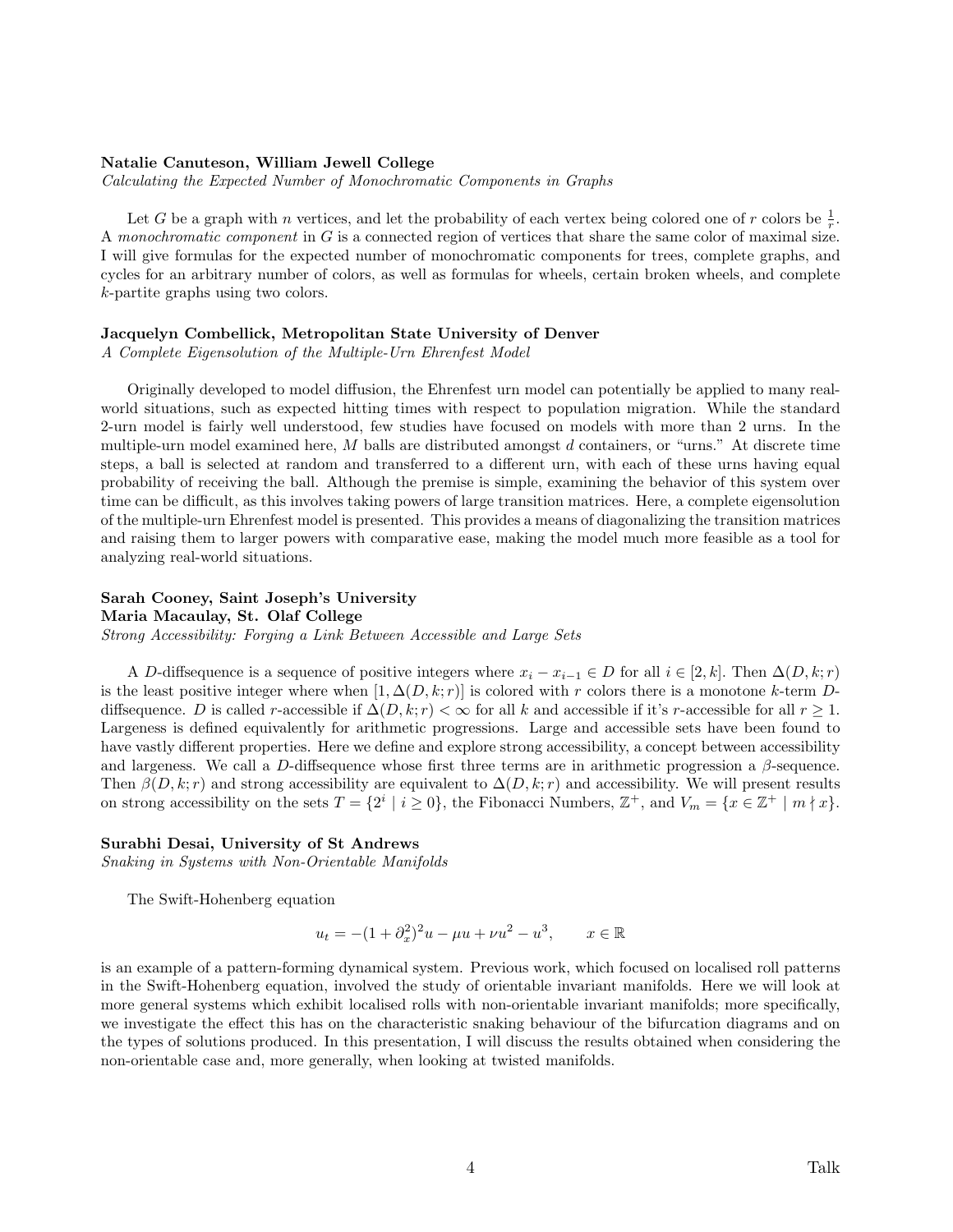# Desiree Domini, Pacific Lutheran University Devon Johnson, Pacific Lutheran University

Divisibility by Powers of 2 in Pascal's Triangle

A famous theorem of Kummer connects Pascal's Triangle to base- $p$  arithmetic where  $p$  is prime. When  $p = 2$ , we utilize this result to determine the possible forms for the base-2 representations of the row numbers in Pascal's Triangle where no entries are divisible by a fixed power of 2. We then use our description to provide formulas for these row numbers, n, and use our formulas to describe the base- $2^m$  representations of such n. Furthermore, we characterize all of the possible base- $2<sup>m</sup>$  representations of such row numbers. In doing so, we also introduce new connections between some interesting integer sequences and Pascal's Triangle.

### Franciska Domokos, California State University, Sacramento

Jacobi-Type Triple Sums with an Explicit Evaluation Modulo Small Powers of Primes

Let p be an odd prime and  $\chi_1, \dots, \chi_s$  be mod  $p^m$  Dirichlet characters. We look at the sum of the form

$$
J_s = \sum_{x_1=1}^{p^m} \cdots \sum_{x_s=1}^{p^m} \chi_1(x_1) \cdots \chi_s(x_s)
$$
  

$$
A_1 x_1^{k_1} + \cdots + A_s x_s^{k_s} \equiv B \mod p^m
$$

where B is an integer,  $p \nmid A_1 \cdots A_s$  and the integers t and n are defined by

$$
p^n \mid B \text{ and } t = \max_i \{t_i\} \text{ where } p^{t_i} \mid k_i, i = 1, \cdots, s.
$$

This sum was previously evaluated by Alsulmi, Pigno, & Pinner when  $2t + n + 2 \leq m$ . In this project, we looked at a smaller range of m where  $t + n + 1 < m \leq 2t + n + 2$  and used the Cochrane-Zheng Reduction Method and power detecting character sums to explicitly evaluate  $J_2$  and  $J_3$ . We are exploring using these methods to evaluate  $J_s$  within this smaller range of m.

Alisa Ediger, Tabor College Jennifer Moon, Grand Valley State University Lyndsey Wong, University of La Verne Expansions on "A Game of Edge Removal on Graphs"

A Game of Edge Removal on Graphs (Gallant et al.) is revisited and expanded upon in the context of the original game and variations on the game. Variations include a game of vertex removal and a game of mixed removal. These games are analyzed to reveal patterns and properties of graphs. Furthermore, the resulting nim-sequences of games are explored, including charts of graph classes and their associated nim-value.

### Camille Felton, University of Wisconsin-Platteville

A Radically Simple State Sum Invariant for Complex n-manifolds

A statistical mechanical model is defined on an oriented compact n-manifold equipped with a vertex ordered triangulation. State variables are located on edges and the analog of Boltzmann weights are assigned to top dimensional simplexes according to the Ansatz  $\prod f(\lambda(xy))^{\epsilon_{xy}}$  where f is a complex valued function on the edge states. The powers  $\epsilon_{xy}$  depend only on the position of the edge within the ordered simplex and the combinatorial orientation of the simplex relative to the ambient orientation. Conditions are determined for which the resulting partition function is invariant under Pachner moves, thereby determining an invariant of PL manifolds. Instances of such invariants can differentiate between  $S^3$ ,  $S^2 \times S^1$  and the lens space  $L(5,2)$ . This work was supported by NSF Grant DMS#1262877.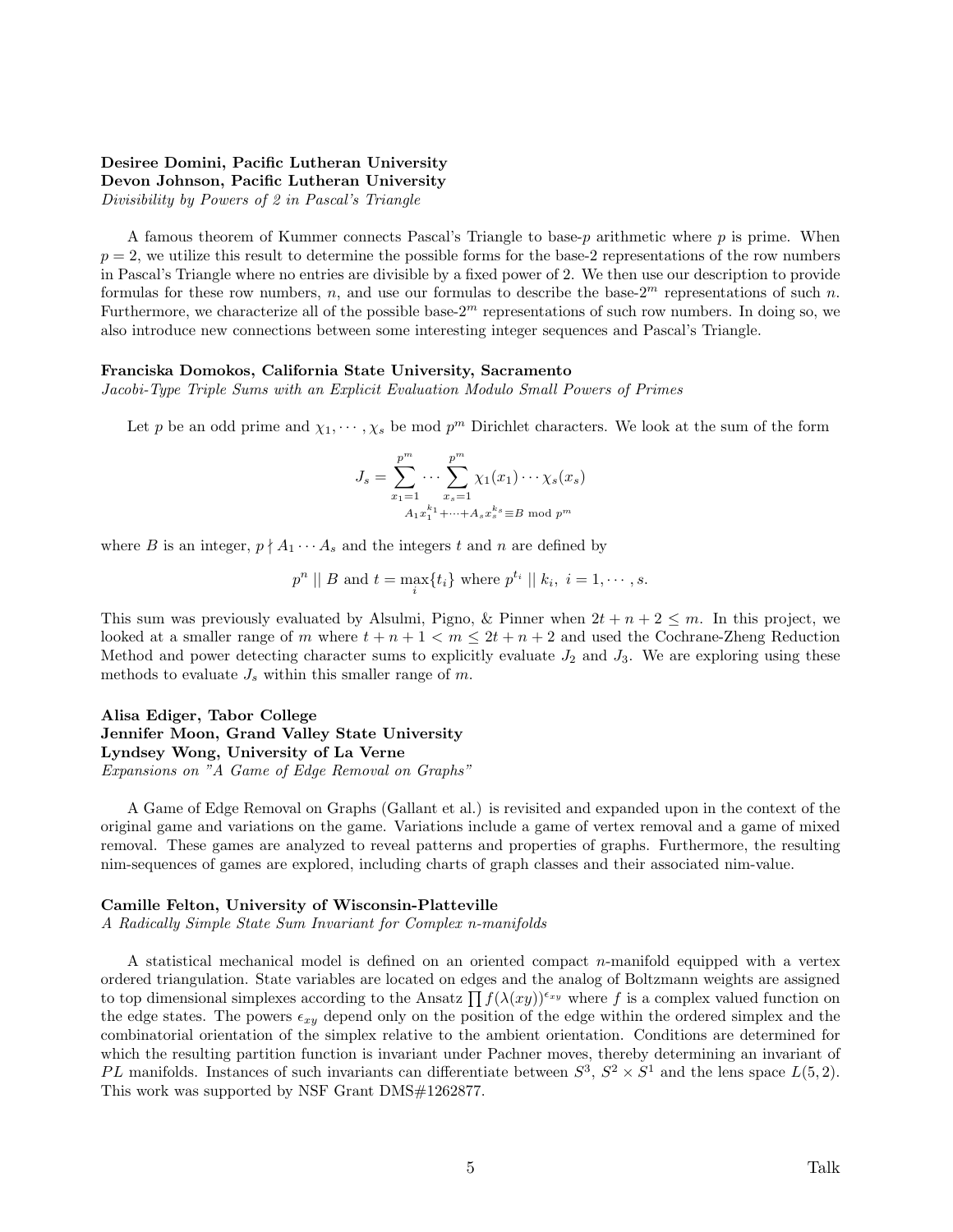### Melissa Flynn, University of Mississippi

Dual Hamiltonian Graph Classes

A graph is Hamiltonian if there is a cycle containing every vertex. This cycle is a cycle with maximum possible size. A connected graph is Dual Hamiltonian if there is a bond with largest possible size  $|E| - |V| + 2$ , where  $|E|$  is the total number of edges and  $|V|$  is the total number of vertices. We will present results on the largest bond problem for several classes of 3-connected graphs such as the planar graphs, the complete bipartite graphs, the generalized Petersen Graphs, and a few cases of the hypercube as part of an undergraduate senior thesis research project.

### Selina Foster, Westminster College

Hexagonal Mosaic Knots

In their 2008 paper, Quantum Knots and Mosaics, Lomonaco and Kauffman introduce mosaic knots on square tilings of the plane. This paper generalizes the tiles, terms, and theorems from square tilings to hexagonal tilings. Additionally, we develop further constructions with properties unique to hexagonal mosaic knots, including minimal hextile number and algebraic saturation diagrams.

# Myra Garlid, University of Minnesota Duluth Sarah Stark, University of Minnesota Duluth Quasi-Crowns

Our goal is to survey a few questions related to partially ordered sets, specifically crowns and quasicrowns.Trotter defined a specific poset, called a crown, in 1974. In 2014, Garcia and Silva defined a layered crown by gluing two identical crowns together, one atop the other. We consider gluing two nonidentical crowns atop each other and explore the properties of the resulting quasi-crown.

### Catherine Godfrey, University of Houston

A Voting Method for Multiple Candidates

In elections with two candidates it is common to use majority rule, a voting method in which the candidate who receives the most votes wins. Elections with three or more candidates are substantially more complicated, and it has been proven that there are no voting methods satisfying all the fairness conditions that one would like to impose. Consequently, in elections with multiple candidates, different voting methods are used depending on which fairness criteria are most relevant in a given situation. In this talk we introduce a new voting method for elections with multiple candidates in which the winner is determined by minimizing collected voter unhappiness. We consider several properties of this new voting method and examine situations for which this method is appropriate.

# Marcela Gutierrez, Northern Arizona University Courtney Schmitt, Northern Arizona University Infinite Trees of Primitive Pythagorean Quadruples

A primitive Pythagorean triple is a 3-tuple of natural numbers sharing no nontrivial common factors that satisfies the Pythagorean Theorem. Hall (1970) and Price (2008) found distinct perfect infinite ternary trees whose vertex sets are precisely all primitive Pythagorean triples. This talk will present progress toward the construction of an infinite tree whose vertex set consists of all primitive Pythagorean quadruples - i.e; 4-tuples  $(a, b, c, d)$  of natural numbers sharing no nontrivial common factors that satisfy  $a^2 + b^2 + c^2 = d^2$ .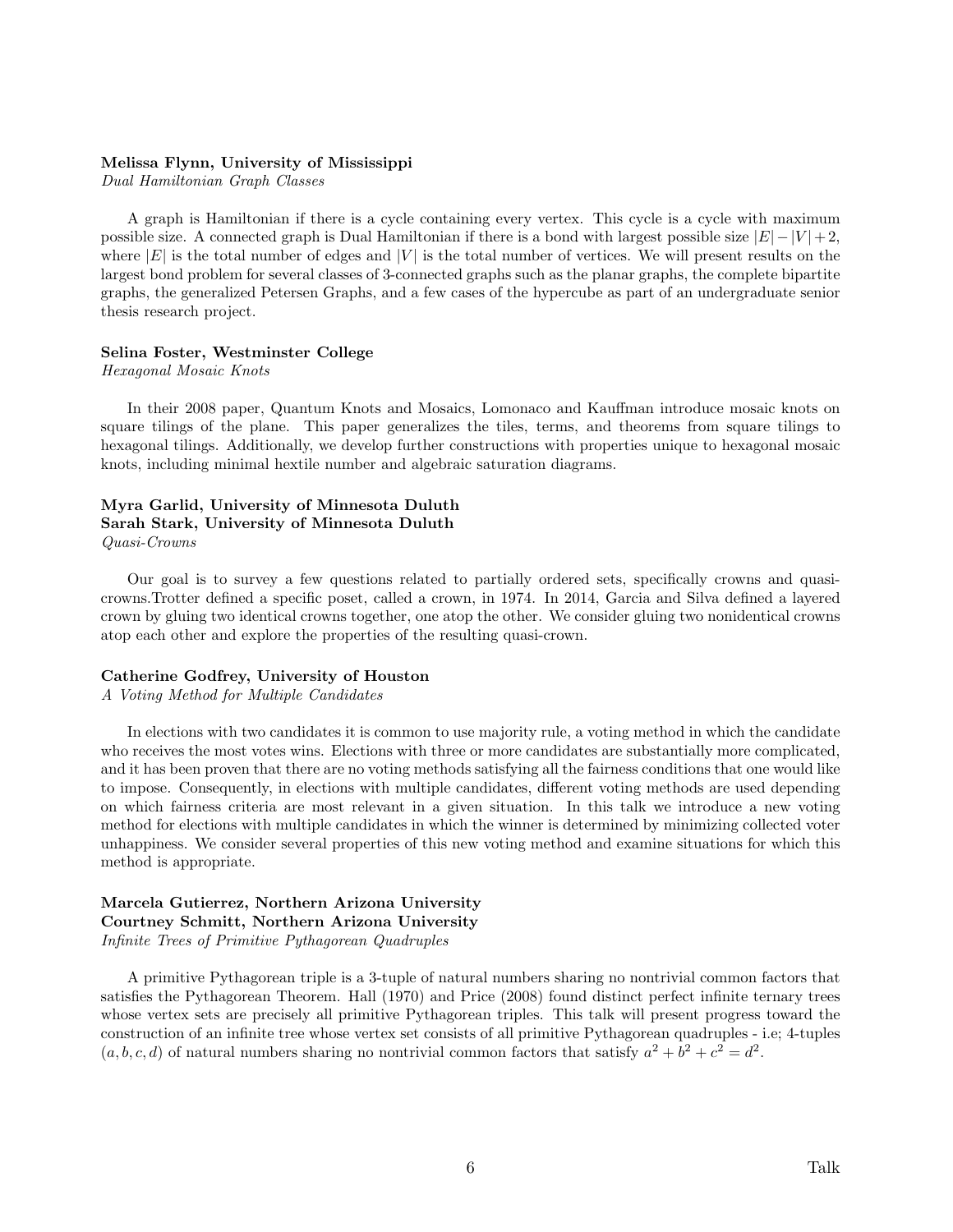### Shana Havenridge, Doane University

Modeling the BZ Reaction with Ordinary Differential Equations

This research demonstrates the kinetics of the Belousov-Zhabotinskii (BZ) reaction in a closed vessel in the presence of a ferroin indicator. By analyzing the underlying chemical kinetics of the important compounds in this ten step reaction, a  $4 \times 4$  system of nonlinear ordinary differential equations is created. The system is then nondimensionalized and reduced into a system with less parameters. The system is then solved numerically using initial concentrations and rate constants. Finally, the model is compared with experimental results by analyzing the reaction oscillations in the phase plane. Based off of methods in Casey Gray's analysis of the BZ reaction, the purpose of this research is to identify if different reaction recipes yield the same set of system parameter values.

### Michelle Haver, Ohio Northern University

Kathleen Lee, Whittier College

Classification of numerical sequences originating from recursive polynomial sequences

In this talk, we classify the asymptotic behavior of sequences which can be generated from polynomials which satisfy the recurrence relation:

$$
\begin{cases}\nM_n(x, y) = xM_{n-1}(x, y) + yM_{n-2}(x, y) & n \ge 2 \\
M_0 = a \\
M_1 = bx + cy + d\n\end{cases}
$$

We classify and discuss subtle behaviors on the boundary such as periodicity and convergence to a constant, as well as the behavior inside the triangle. Moreover, we present a finite sum expression for  $M_n$ , which can be used to generate sequences that we interpret combinatorically. One example is

$$
\sum_{k=0}^{\left\lfloor \frac{n+1}{2} \right\rfloor} \left[ \binom{n-k}{k} + (w-1) \binom{n-k-1}{k} \right] w^k (w-1)^k = w^n \tag{1}
$$

Finally, we explain how the first derivative of  $M_n$  with respect to y under certain conditions generates sequences that are typically found by convolution of two numerical sequences.

### Heather Heier, Kansas State University

Modulus of Spanning Trees and Epidemic Spreading

Modern mathematical treatments of epidemics involve building a realistic contact network to model the interactions of individuals. In these networks, individuals within the population are modeled as point nodes in space, with edges connecting two nodes if the two associated individuals have regular contact with each other. The disease is assumed to spread only through contact, and thus only along edges in the network. In an epidemic breakout, wherein every node becomes infected, it is possible to trace a unique path of the infection back from each node to the initially infected source. Mathematically, this observation gives rise to a rooted spanning tree on the graph.

The  $p$ -modulus is a very general tool for analyzing networks. When applied to a spanning tree, it appears to give a measure of how influential a given node is with respect to the tree pathways. We explore the interconnection between modulus and epidemic spreading.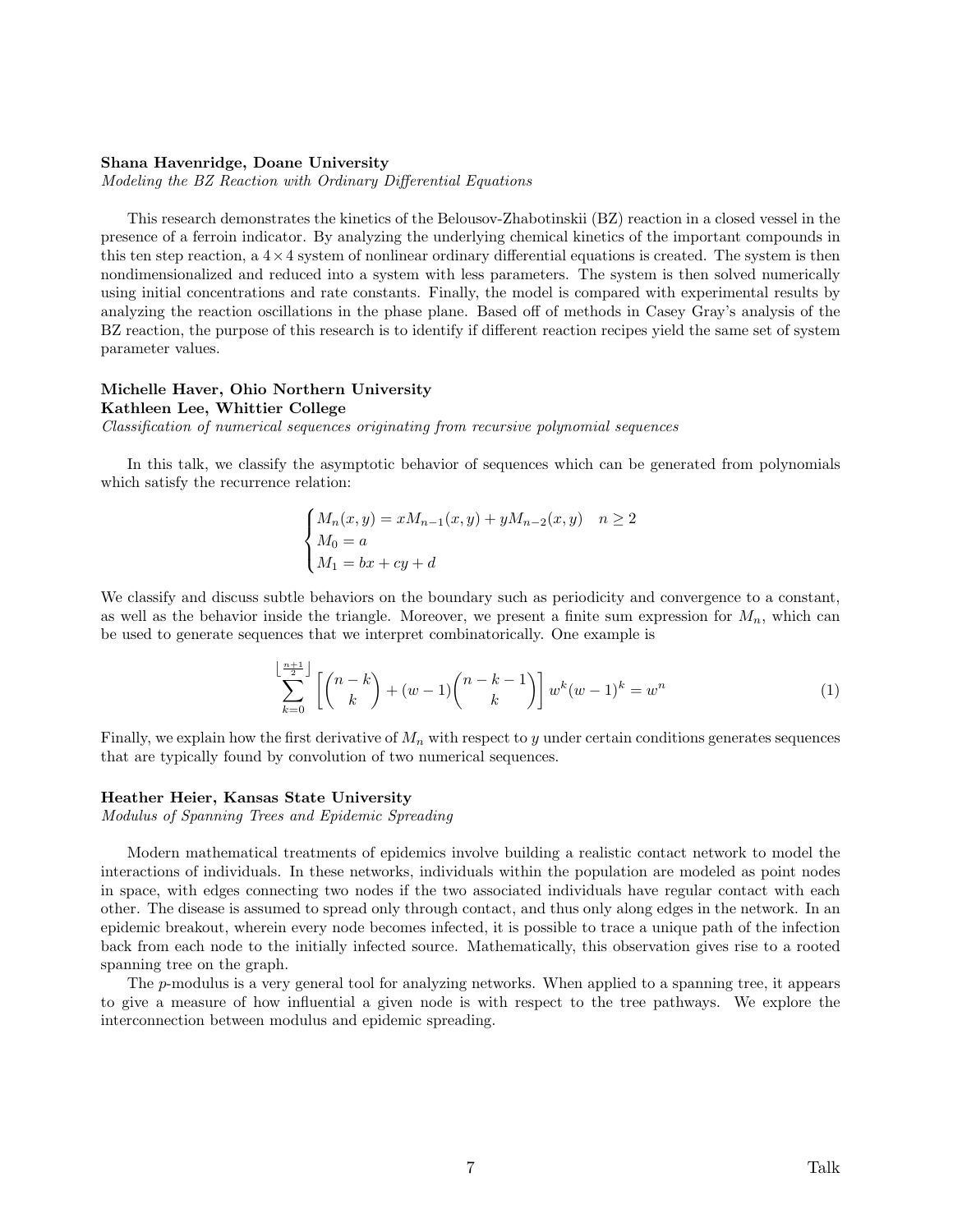### Tiffany Jann, University of California, Berkeley

Reverse Engineering Functional Brain Networks from fMRI Data Using Probabilistic Boolean Networks

The brain functions by communicating information across regions, so to characterize neurological disorders and eventually propose systematic approaches to diagnosis, we study the brain as a system and consider both its structure and dynamics. We proposed a pipeline to reverse engineer static and dynamic functional brain networks from fMRI data. Using probabilistic Boolean networks (PBNs) as our mathematical framework, our pipeline iterates through several steps. Using fMRI data generated from in silico networks, we validated steps 1-2. In step 1, reverse engineering static functional brain network from fMRI data, we applied 44 reverse engineering methods and proposed a way to combine top-performing methods such that the result outperformed any individual method. In step 2, Booleanizing fMRI data, we proposed a metric to benchmark and rank discretization methods. In step 3, inferring dynamical models, our preliminary studies supported results from step 2. Future work will focus on validating dynamic models.

# Devon Johnson, Pacific Lutheran University see Desiree Domini

Rose Johnson-Leiva, Quest University Canada see Rachel Barnett

# Mackenzie Jones, University of Akron

Simulating Chlorophyll Concentration and Forecasting Algae Blooms

In Wisconsin, the lakes tend to get a lot of phosphorus run-off from farms, so the lakes are polluted and have bad algae blooms in the summer. To help them understand and prevent the blooms, I worked on mathematical models for forecasting algae population and finding the conditions under which blooming occurs. The forecasting model uses Monte Carlo simulations on an ordinary differential equation to predict how long after a large flushing event it takes for the lake to turn green and smelly from excess biomass if there's no rain. The blooming condition was found by solving a parabolic partial differential equation that describes algae growth and movement. This model was solved both analytically and numerically using pseudo-spectral methods. These models can take proposed solutions to fix the lakes and test their effectiveness before expensive policy plans are put into place.

### Brianna Kozemzak, Saint Mary's College, Notre Dame

A Mathematical Model for Copper Homeostasis in Pseudomonas aeruginosa

Copper is a necessary cofactor in many biochemical reactions, but it becomes toxic to cells when present in high levels. We constructed a compartmental model for copper homeostasis using a system of ODEs that describes the changes in amounts of cuproproteins in P. aeruginosa, a bacterium responsible for thousands of healthcare acquired infections in the U.S. annually. A complete model of this system could aid in the development of new antibiotics that target cuproproteins. We performed a systematic comparison of combinations of global and local parameter estimation algorithms to approximate kinetic parameters and protein concentrations in our model. We were able to sufficiently fit the model to data by invoking up-regulation of certain proteins. There is evidence that some parameters are highly interdependent, but measurement of some protein levels could address this issue. These results will help our collaborators design experiments that produce the most crucial information for expanding our current model.

### Courtney Kunselman, United States Air Force Academy

Approximating Roots of Polynomials by Modifying an Ancient Diophantine Technique

Theon's Ladder is an ancient technique that was used to approximate irrational numbers with rational numbers. In this talk, we will be examining modifications to this technique which allow the ladder to approximate the roots of polynomial functions.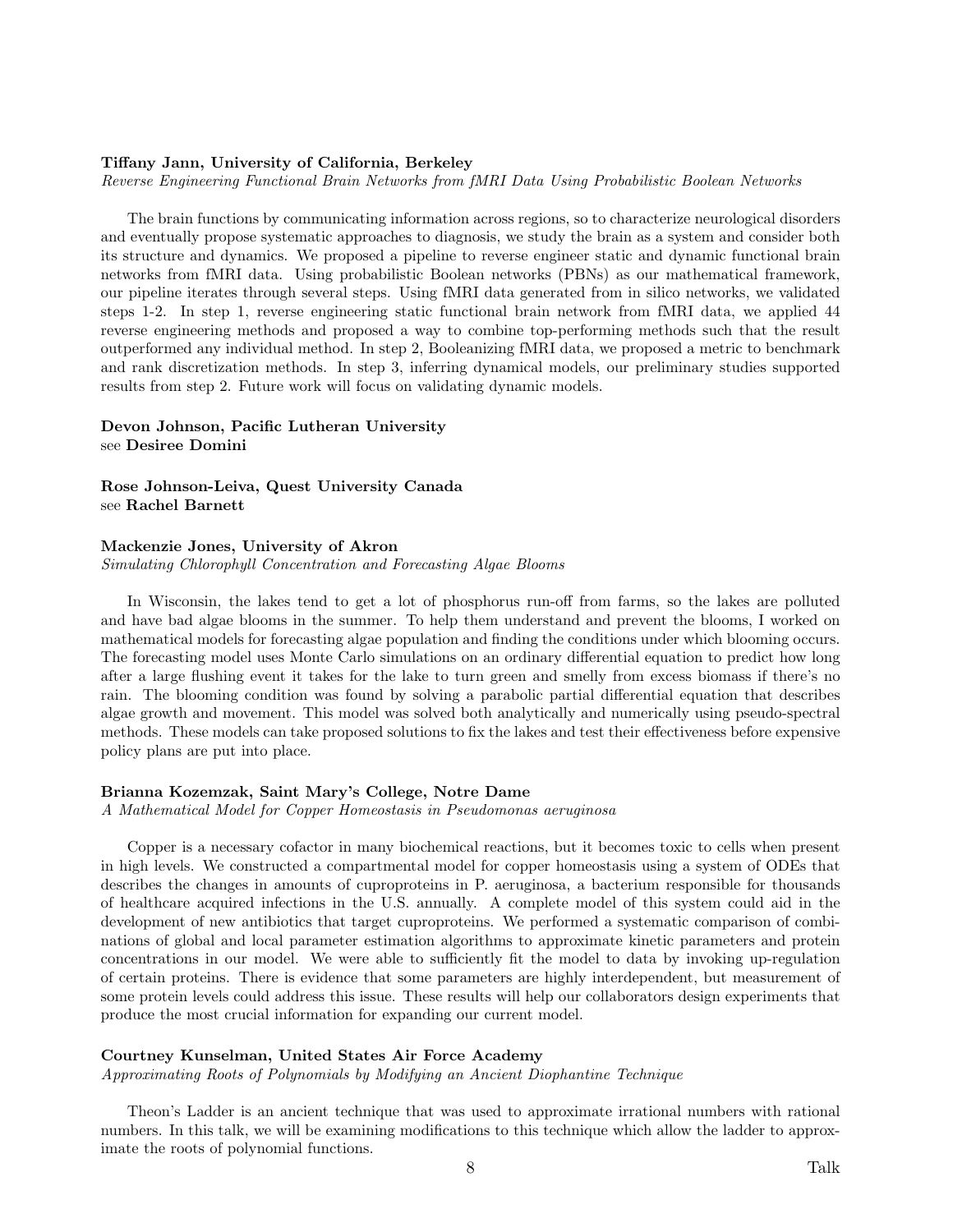# Kathleen Lee, Whittier College see Michelle Haver

### Aixin Li, Denison University

The Monty Hall Problem Classical and Quantum

In the classical standard scheme, the player maximizes the chance of winning at 2/3rd by choosing the fixed strategy of always switching after the first reveal. Information and uncertainty are technical terms that describe any process that can be used to analyze the selection of one or more objects from a set of objects. Suppose we have a device that can produce 3 symbols, A, B, or C. As we wait for the next symbol, we are uncertain as to which symbol it will produce. Once a symbol appears and we see it, our uncertainty decreases; that is, we have received some information. In this case, information is a decrease in uncertainty. This notion of information is formalized and deepened in the theory of Shannon information. We show how information can be used to analyze both the classical and quantum versions of the Monty Hall game by using the quantum circuit. We have developed the quantum circuit to analyze the Monty Hall game in quantum and classical ways.

# Sichen Li, Pennsylvania State University

ODE and PDE Models for Traffic Flow

We study differential-equation models simulating cars traveling along a road. We first simulate the situation from a microcosmic aspect using an ordinary differential equation (ODE) model, and then we simulate the situation using a macroscopic partial differential equation (PDE) model. In the ODE model, we look at the pattern of movement of individual cars by defining a speed function and thus generating an ODE model describing the behaviors. We simulate the basic case and cases with extra conditions, including traffic light, road block, etc. In the PDE models, the density is the unknown variable, and we use the conservation law to predict changes of density along the road with time. We explore connections between the two models through numerical computation. We use numerical methods such as Runge-Kutta solver for ODE and Lax-Friedrichs and Godunov methods for the conservation law. The results show conformity between the two methods and are indicative of real life situations.

Maria Macaulay, St. Olaf College see Sarah Cooney

### Alexandria Medeck, Northern Arizona University

A Game of Chance Inspired by Othello

Inspired by the board game Othello, consider a one-player game of chance on a 4 by 8 board where the new twist on the game includes choosing your color disk, white or black, and the objective is to get four disks of the chosen color in a line. The more lines you complete, the more "money" you win. Consider a mathematical generalization, representing the game board by an r by c matrix,  $r \leq c$ . Each entry in the matrix is an independent Bernoulli random variable (*i.e.*, either 1 or 0 with probability p and  $1 - p$  respectively). The result is a random matrix. Associated with each possible matrix outcome is a score based on the number of completed vertical and diagonal lines of  $r$  ones in the matrix. My research is focused on determining the probability distribution of the score as a function of  $r$  and  $c$ . I will present results concerning the probability structure of the game.

Jennifer Moon, Grand Valley State University see Alisa Ediger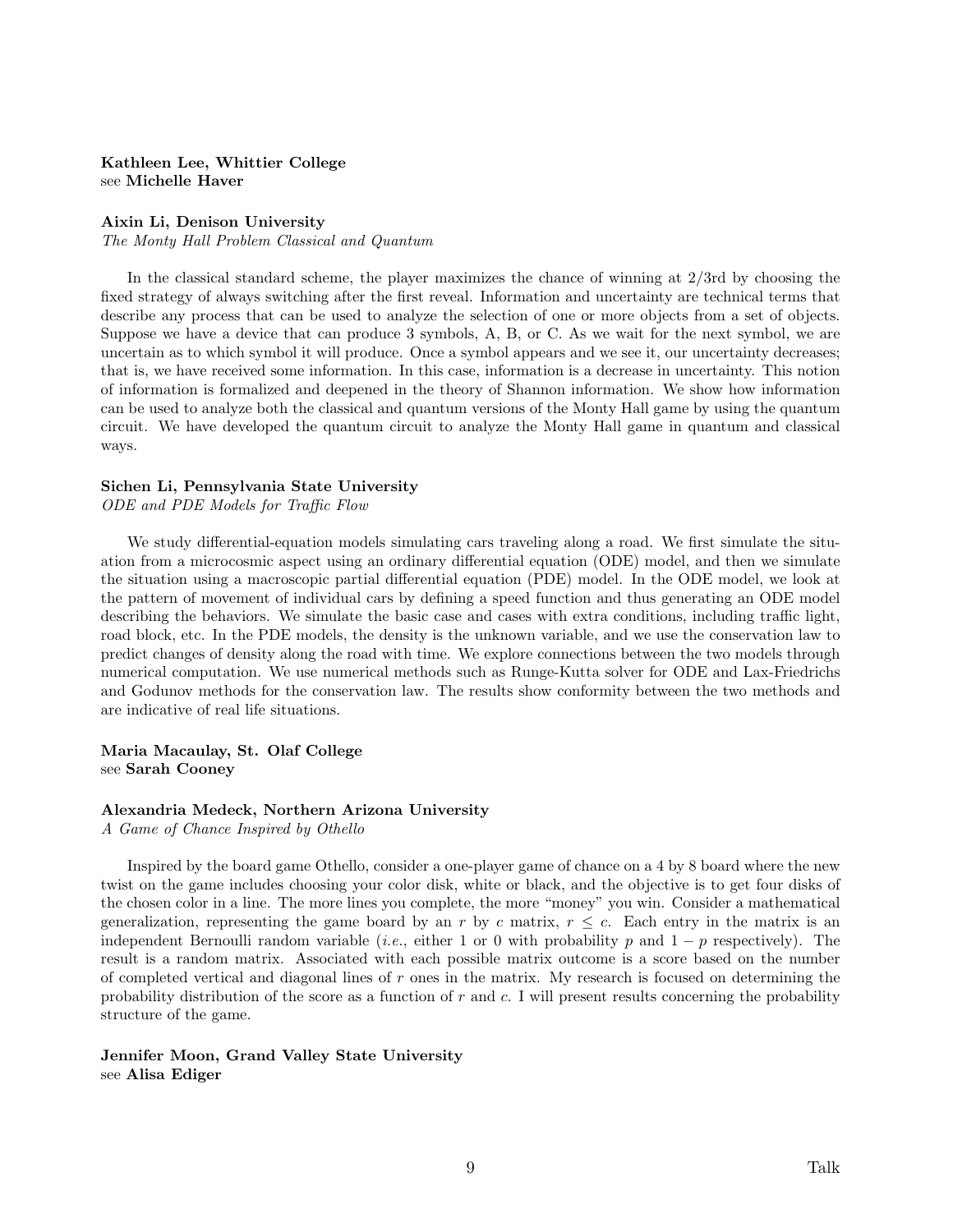# Samantha Moore, University of Northern Colorado

Predicting Network Connectivity Based on Neural Connections

Many networks in the brain exhibit internally-generated dynamics (patterned activity that does not reflect changes in external stimuli, but rather is generated intrinsically by the network itself). The source of this internally-generated activity is not well understood, but explanations range from single-cell properties, such as intrinsically oscillatory neurons, to network-level properties such as complex network connectivity. Past models and explanations of such behaviors have involved a variety of complex ingredients making the models mathematically intractable. We will focus on a new minimal model with simple threshold-linear neurons and two-valued synapses whose dynamics are driven solely by an underlying directed connectivity graph. This model is simple enough to be mathematically tractable, and yet captures the full variety of internally-generated behaviors. Through this model, we isolate the role that connectivity plays to address the question of how neural connectivity shapes network dynamics.

### Angelique Morvant, Texas A&M University

Extensions of the Link Smoothing Game

The Parity Link Smoothing Game was introduced by Henrich and Johnson in the paper The Link Smoothing Game (2013). In this game, players take turns smoothing the precrossings of a link shadow diagram of a knot, resulting in a final diagram with some number of disjoint links. One player's goal is to resolve the shadow into an even number of components, and the other player's goal is to resolve it into an odd number. We investigate whether or not the Parity Link Smoothing Game is balanced (meaning that both players have an equal number of winning outcomes) and determine which player has a winning strategy on a given diagram. In addition, we explore the possibility of creating a balanced game for more than two players.

### Sara Myers, University of Scranton

A Graph-Theoretic Approach to Predicting the NFL Playoff Results

Every year, people across the country will hedge their bets on which NFL team will win the Super Bowl, often using less-than-perfect methods. Can we use mathematics to increase the accuracy of predictions? In this project, we create directed graphs to represent game results from the first 12 weeks of the NFL season. Then, we build a matrix representation of the graphs and apply the Floyd-Warshall algorithm to the matrix to determine the path length from each vertex to each other vertex; taking the mean gives us the average path length. Time permitting, we will also look at the size of the subset for each team containing those teams to whom they have an edge. This integrated approach allows us to account for both strength of schedule through considering the path length and strength relative to the rest of the field through considering subset size when trying to mathematically predict the results of the NFL Playoffs.

# Shriya Nagpal, Trinity College

Domination In the Hierarchical Product and Vizing's Conjecture

Given a graph G, a set  $S \subseteq V(G)$  is a dominating set of G if every vertex of G is either in S or adjacent to a vertex in S. The domination number of G, denoted  $\gamma(G)$ , is the minimum cardinality of a dominating set of G. Vizing conjectured in 1968 that  $\gamma(G \Box H) \geq \gamma(G)\gamma(H)$  where  $G \Box H$  represents the Cartesian product of G and H. In 1995, Hartnell et al. identify a class of graphs, called Type  $\chi$  graphs, for which the conjecture is true. We identify another class of graphs for which the conjecture holds. We also study domination in the hierarchical product  $G \sqcap H$ , which is a generalization of the Cartesian product, and give lower bounds on  $\gamma(G \cap H)$  that show a trend to Vizing's conjecture.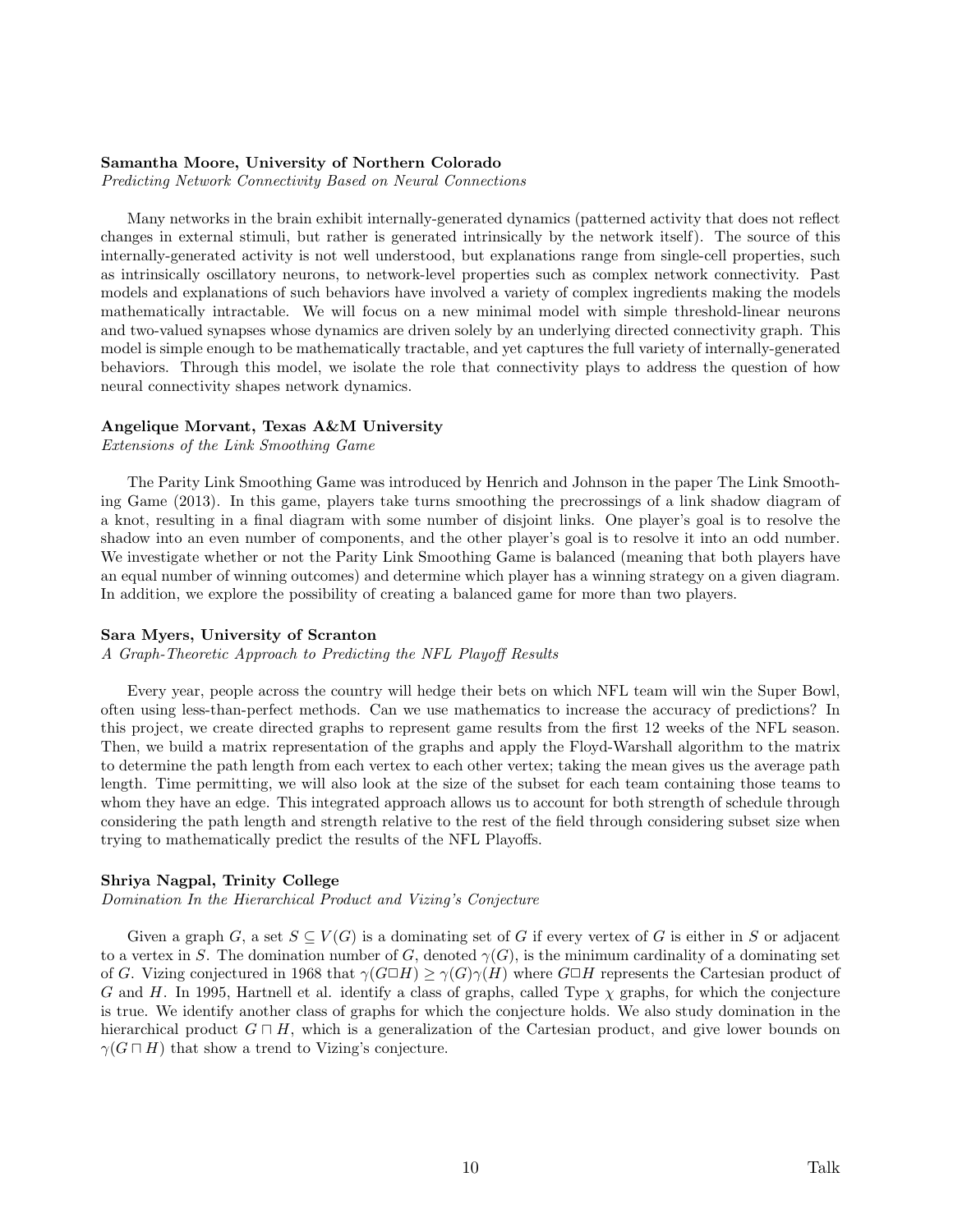### Sarah Petersen, Hope College

Modeling Pioneer Plant Populations in the Monteverde Cloud Forest

The pioneer plants that colonize forest canopy gaps require high light conditions for germination and eventual reproduction. The light environment, which changes rapidly as a gap ages, is dependent on the initial size of the gap. To persist and take advantage of new gaps, a pioneer plant must have a large presence in the seed bank and grow rapidly. We investigate questions related to gap formation dynamics and gap-size dependent plant demography within the context of over thirty years of field data from the cloud forest of Monteverde, Costa Rica. The resulting empirical models will be used to understand the spatial interactions between forest gap dynamics, avian dispersal of seeds, and plant demography. We will discuss some of the initial gap size - demography relationships that we have found, as well as a method for estimating the distribution of canopy gaps of a particular size across the whole forest given the occurrences of gaps along a transect, a generalization of Buffon's needle problem.

### Karen Reed, Mount Holyoke College

The Discrete Exponential Function Modulo Prime Powers and Other Related Problems

In my research, I explore the Discrete Self-Power Map  $x - \geq x^x$ , and the generalized Discrete Exponential Function. These functions prove useful for various cryptological applications, including Digital Signature Schemes (DSS). This research will count the number of collisions of the self-power map for  $p=2$ , as well as the number of fixed points of the generalized DEF, modulo powers of a prime, for a specific range of values. That is to say, we will count the pairs  $(a,h)$  such that  $a^a$  is congruent to  $h^h$  mod  $(p^e)$  when  $p=2$ and  $1 \leq a, h \leq p^e(p-1)$ , and count solutions for x such that  $g^{[f(x)]}$  is congruent to x mod  $(p^e)$  when  $1 \leq x \leq p^e(p-1)$ . In addition, we will discuss a more difficult problem concerning an alteration of the selfpower map and its collisions. Because we are working with primes and their powers, several p-adic methods have proved useful, including p-adic interpolation, Hensel's Lemma, and the Chinese Remainder Theorem.

#### Anna Schenfisch, University of Wyoming

Turan numbers of vertex-disjoint cliques in r-partite graphs

For two graphs G and H, the Turn number  $ex(G, H)$  is the maximum number of edges in a subgraph of G that contains no copy of H. In 2009, Chen, Li, and Tu determined the Turn numbers  $ex(K_{m,n}, kK_2)$  for all  $k \geq 1$ . In this talk, we will show how we determined the Turn numbers  $ex(K_{a_1,...a_r}, kK_r)$  for all  $r \geq 3$  and  $k \geq 1$ .

Courtney Schmitt, Northern Arizona University see Marcela Gutierrez

Shantel Silva, Villanova University see Tasha Boland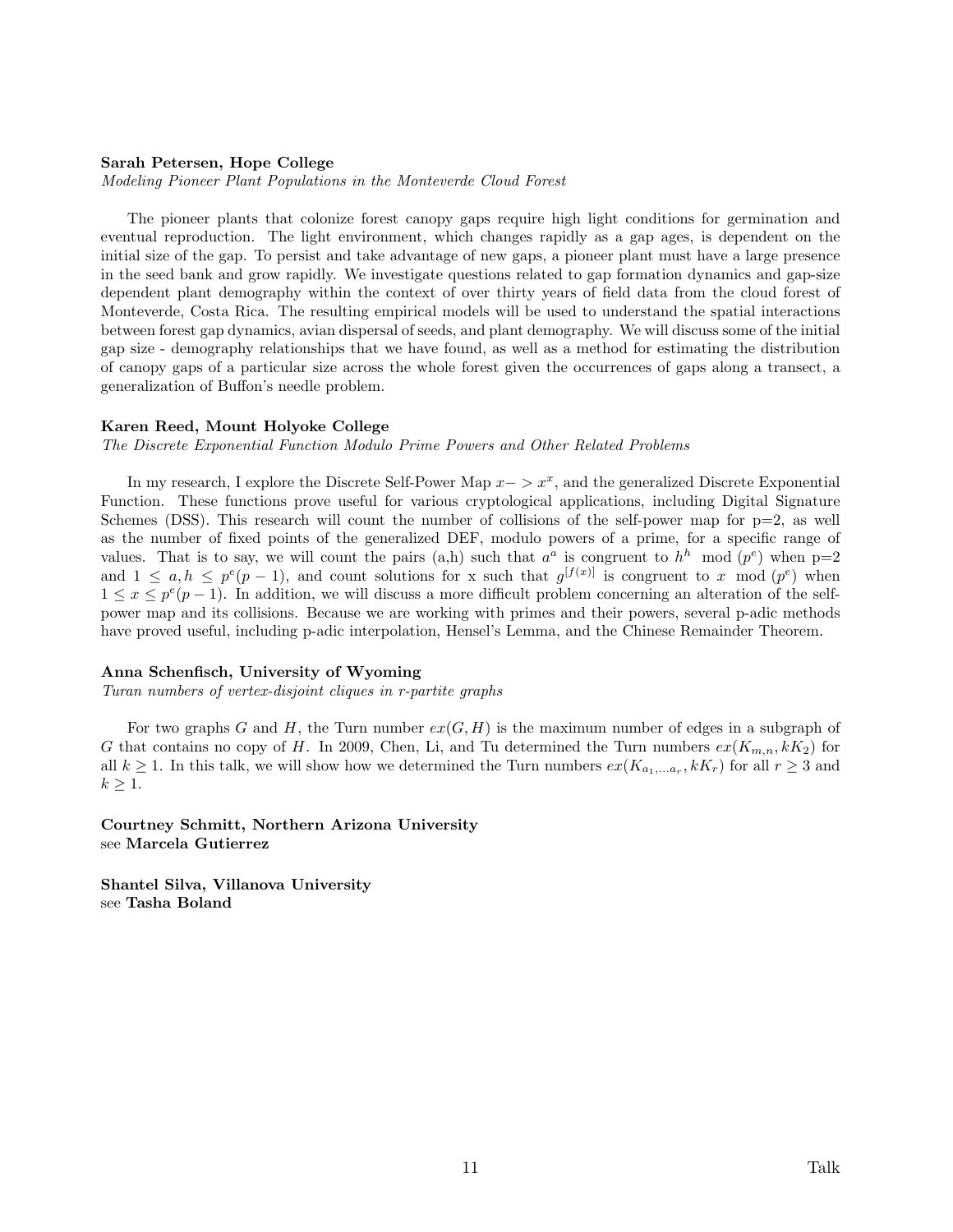# Kallie Simpson, Slippery Rock University

Analyzing Underlying Structures of Pedagogical Methods

Flipped teaching is gaining popularity as a new teaching pedagogy and it is imperative that we have information from quantitative analysis to better understand the advantages/disadvantages of flipped teaching. Flipped learning is defined by flippedlearning.org to be a pedagogical approach in which direct instruction moves from the group learning space to the individual learning space, and the resulting group space is transformed into a dynamic, learning environment.... The work presented here is a continuation of previous research in which we increased the sample size to overcome limitations. The purpose of our study is to perform statistical, and more specifically, cluster analysis on the final grades from students that took Statistics 1, taught in both classroom settings by one professor at SRU, to identify clusters that might give insight into the pedagogies. The data collection took place from 2013 to 2016. This project focuses on Hierarchical and K-Means Clustering through the use of R software.

### Rebecca Sorsen, University of Nebraska-Lincoln

Splitting Numbers of 10-Crossing Links

The splitting number of a link, L, is the minimum number of between-component crossing changes required to produce a completely split link. All splitting numbers of links with nine or fewer crossing were known prior to this research, so we were interested in links with 10 crossings. We explored five different methods, each increasingly more difficult than the last, to uncover the splitting numbers of all 287 10-crossing links.

# Sarah Stark, University of Minnesota Duluth see Myra Garlid

### Jessica Steidle, State University of New York at Geneseo

Modelling a Freeform Surface for Illuminating Mark Rothko's Green on Blue

Lighting conditions are a major concern in the art world. Poor lighting can distract viewers, alter the emotional impact of art, and even cause permanent damage. The proposed solution is to illuminate a painting with an optical system designed to create a uniform spatial distribution of light. Freeform optics have more degrees of freedom and so can be used to solve complicated lighting problems such as this, but are challenging to design and manufacture. The optical design software LightTools can generate a point cloud representation of the required freeform surface assuming a point source. Zernike, Chebyshev, and Legendre polynomials, as well as monomials, were used to create a variety of polynomial representations of this surface in MATLAB. These representations were then evaluated by the quality of their fit to the point cloud as well as by the resulting spatial distributions of light. This will ideally lead to the manufacturing and testing of this system for use in The University of Arizona Museum of Art.

### Meghan Stuart, University of Tennessee

Ballast Cleaning Scheduling Optimization

CSX Corporation is one of the nation's leading railway transportation suppliers. Since track is one of the most valuable assets at railway industries, a large part of CSX annual expenses results from track upkeep and repair work, including track-ballast cleaning. Having clean ballast prevents damage to ties, supports and holds the ties in place, facilitates water drainage, and reduces vegetation around railways. Ballast cleaner's routes are normally scheduled manually due to frequent changes in the planned route with constraints such as geography, weather, types of track, cleaner speed, cleaner working hours, repair work on portions of track, and union furlough activity. In this presentation, we describe an algorithm to schedule optimized ballast-cleaner routes, completing all high priority jobs in minimum time. The algorithm is based on a modified version of a traveling salesman solution algorithm that takes as input a list of jobs with priorities, regions with curfew, and other relevant scheduling data, and outputs a near-optimal route for the following year. The algorithm is configurable and dynamic to change as conditions and constraints are altered.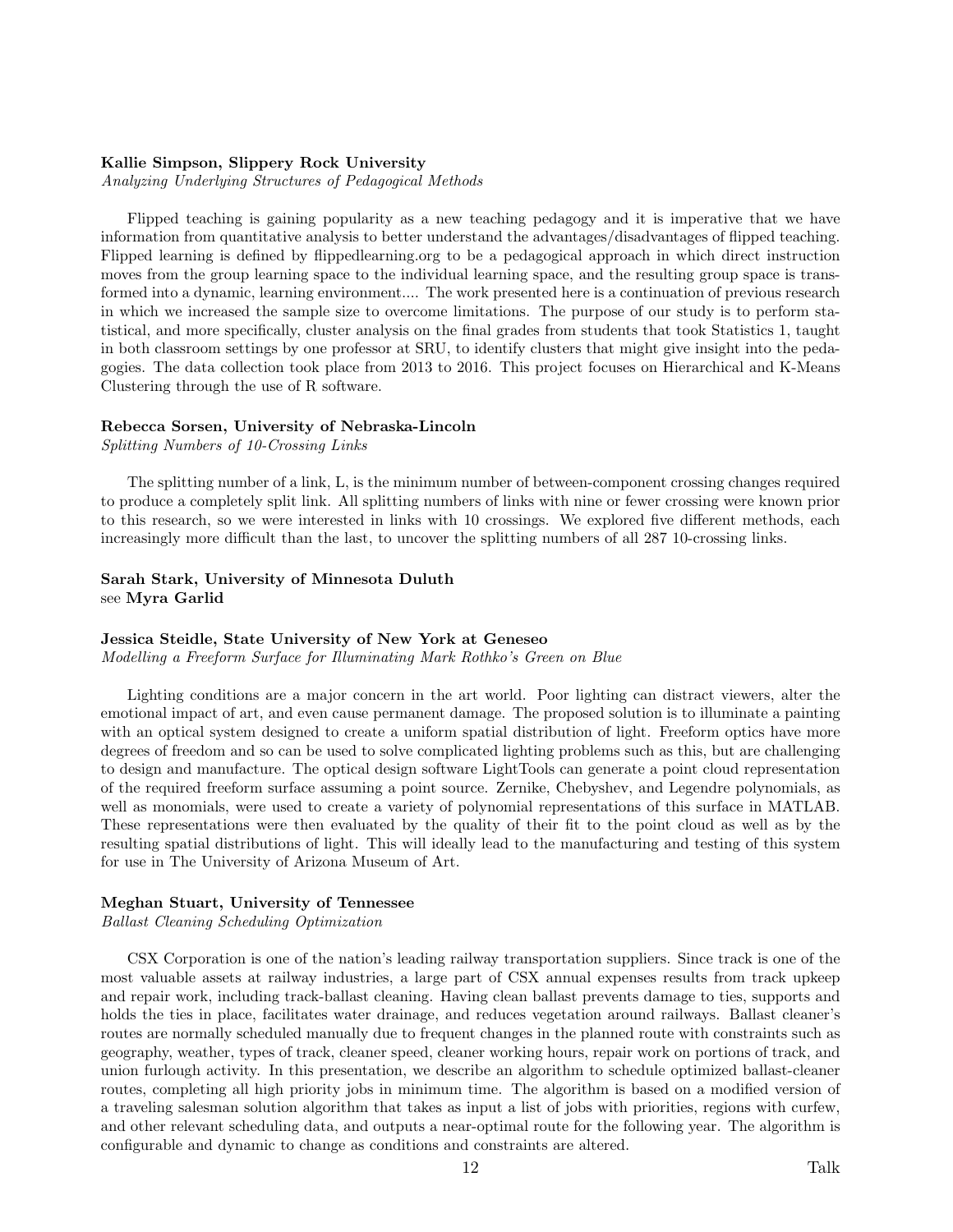### Kaitlin Tademy, Sam Houston State University

A New Polynomial Invariant for Unoriented Links

The Jones Polynomial is a Laurent polynomial invariant that distinguishes knots and links of various orientations. However, links of the same components with different orientations have different Jones Polynomials. I will be discussing a new polynomial invariant my collaborators and I have created to alleviate this problem. We call this polynomial the U-Polynomial. I will also discuss some properties of the U-Polynomial, using established properties of the Jones Polynomial as a basis.

### Libby Taylor, Georgia Institute of Technology

Kasteleyn Cokernels and Perfect Matchings on a Planar Bipartite Graph

The Kasteleyn cokernel of a planar bipartite graph is a quotient group consisting of integer linear combinations of its vertices modulo its signed bipartite adjacency matrix. In this result, we describe the relationship between the Kasteleyn cokernel of a graph and its set of perfect matchings. In a special subclass of planar bipartite graphs introduced by Kenyon, Propp, and Wilson, we present an elegant algorithm producing a bijection between these two objects.

### Lillian Webster, Grinnell College

Small Graphs with Generalized Quaternion Automorphism Group

For a finite group G, the value  $\alpha(G)$  denotes the minimum number of vertices of a graph  $\Gamma$  such that Aut  $\Gamma \cong G$ . Given an integer m,  $e(G, m)$  denotes the minimum number of edges of a graph  $\Gamma$  on m vertices such that Aut  $\Gamma \cong G$ . We investigated edge minimal graphs with automorphism group isomorphic to the generalized quaternion group  $Q_{2^n}$ . It has been previously shown that  $e(Q_{2^n}, \alpha(Q_{2^n}) = 2^{n+2}$  for  $n \geq 4$  and  $e(Q_8, \alpha(Q_8)) = 44.$  In our research, we determined the value of  $e(Q_{2^n}, m)$  for  $m = \alpha(Q_{2^n}) + k$  where  $k \leq 3$ . In the special case of  $n = 3$ , we also determined the value of  $e(Q_8, \alpha(Q_8) + 4)$ .

# Carrie Wintle, University of South Dakota

Mathematical Modeling in Cheerleading

We provide a mathematical model for one of the most complex cheerleading stunts, the back tuck basket toss. The mathematical model starts by analyzing a two-link figure with a joint at the hips. Each link has a specified length, coupled with an individual mass. The model assumes that the mass of each link is centrally located as a single point and that the head and feet remain stationary. The entire figure will rotate about a center of mass. Maple was utilized to do the calculations and visualize the mathematical model, depicting the movement through time. The model is expanded by adding more links and joints that resemble a realistic human body, while analyzing a real basket toss to make the model as accurate as possible.

### Jenna Wise, Youngstown State University

Determining Developer Debugging Behavior from Eye Gazes

Eye tracking equipment is being used to understand how software developers work by providing further insight into what a developer is looking at in source code. Eye trackers have become a popular biometric tool for researchers studying program comprehension. We analyzed an existing eye tracking dataset using TraMineR, an open source R package. The goal is to determine common eye gaze patterns among the different participants and learn about the debugging behavior of experts vs. novices. TraMineR is used for mining, describing and visualizing sequences of states or events, and more generally discrete sequence data. In this talk, we present the results and implications of our analysis and the mathematical details of the routines used in our analysis.

Lyndsey Wong, University of La Verne see Alisa Ediger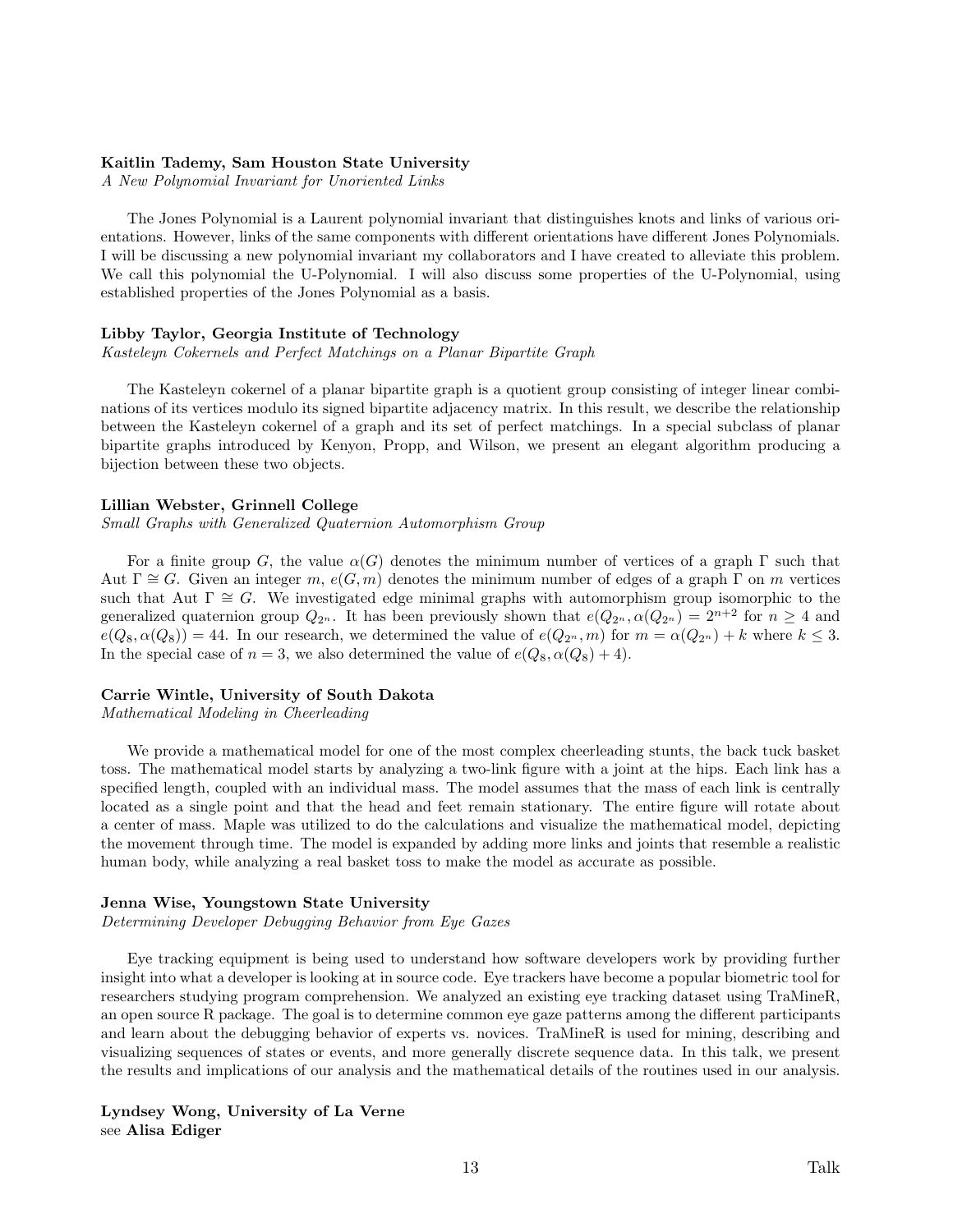# Ana Wright, Willamette University Renjun Zhu, University of California, Berkeley Mixing Times for the Generalized Rook's Walk

Our work focuses on using path coupling, a powerful probabilistic tool, to find bounds on the mixing times of a class of Markov chains. The mixing time of a Markov chain measures the rate of convergence to its stationary distribution. This mixing time is of interest for sampling and simulations of random processes. The Markov chains we are investigating are restrictions on the random rook's walk on a d dimensional chessboard, which can also be considered random walks on the Cartesian powers of certain groups of circulant graphs. We prove bounds on the mixing times of these Markov chains, extending and generalizing previous results for the unrestricted case of the rook's walk.

Ye Ye, University of California, Los Angeles see Stephanie Allen

Renjun Zhu, University of California, Berkeley see Ana Wright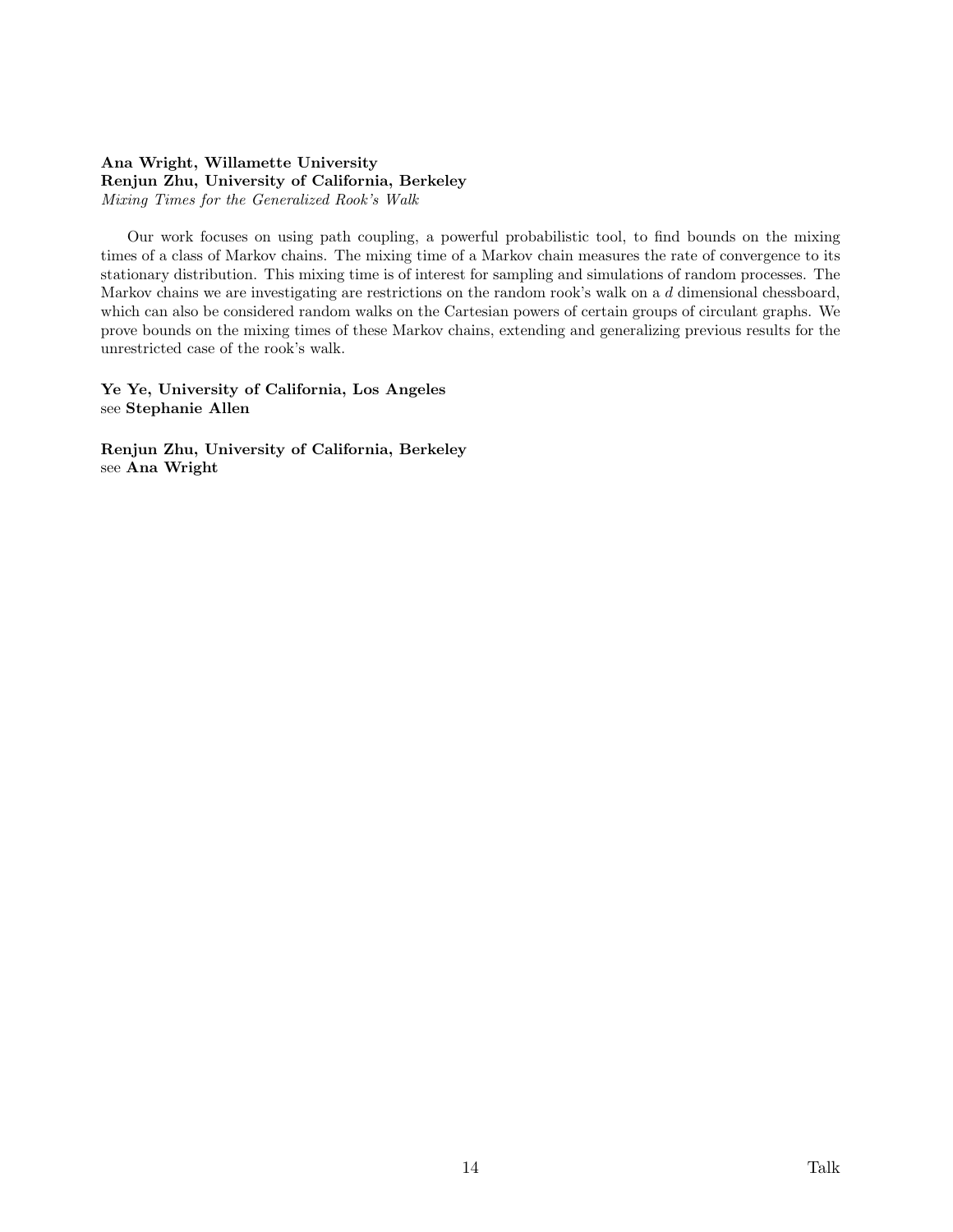# Posters by Undergraduate Students Session A

# Izabel Aguiar, Colorado School of Mines Jacqueline Feuerborn, Colorado School of Mines The Mathematics of Gossip

In this project we develop a numerical model to investigate the spread of rumours, lies, and gossip throughout a community using a susceptible-infected-recovered (SIR) dynamical system. We employ the model to study parameter dependence and system properties using computational methods for differential equations.

# Cherlyse Alexander-Reid, College at Brockport, State University of New York

How Much Cream Cheese Can One Have on a Bagel

If we cut the bagel with a knife revolving about the circular axis of the bagel we divide it into two intertwined Mobius like surfaces as well as one continuous surface. We will show how big is the area of the cut in this case compared to the one obtained in the usual way to slice the bagel. It is hard to describe these surfaces in words but they can be seen at https://www.youtube.com/watch?v=SArmcV8XyFY. In each case we will find a parametrization of the cut and use it to compute its area.

# Emilia Alvarez, Concordia University

Every Convergent Series has an Absolutely Convergent Regrouping

The reader is likely familiar with the terms conditional convergence and absolute convergence as they apply to infinite series, which will be reviewed briefly. This result demonstrates how any conditionally convergent infinite series can be regrouped to form an absolutely convergent series. The result holds for any series, and can be expanded to series of functions under certain conditions.

# Wyatt Ashby, Denison University

Patterns of Dyck Paths

A Dyck Path is a sequence of moves of one unit on a graph in the North or East direction. This path travels n moves in the first quadrant above the  $y = x$  line from the  $(0, 0)$  location up to  $(n, n)$ . In a paper, Haglund proposed that there exists a bijection between two multisets of a Dyck path. In order to further examine this bijection, we observed patterns that occur between the two multisets when the length and area are fixed. Furthermore, by studying and understanding these patterns, we are able to predict the two multisets for any Dyck Path of any length and any area.

# Stacie Baumann, West Virginia Wesleyan College

Completing Partial Latin Squares Arising from Latin Arrays

Completing partial Latin squares has been studied since the 1940s. Recently, Kuhl and Schroeder looked at a specific problem where an  $r \times r$  Latin array A is copied n times down the diagonal of a blank array. Call this partial Latin square nA. In 2015, they proved that if  $n > r$ , then nA is completable for any  $r \times r$ Latin array A, and if  $n < r$ , there exists an  $r \times r$  Latin array A such that nA is not completable. They failed to resolve the case when  $n = r$ . At the Summer 2016 Marshall University REU, we improved upon their techniques. In this work, we show that rA is completable for every  $r \times r$  Latin array A.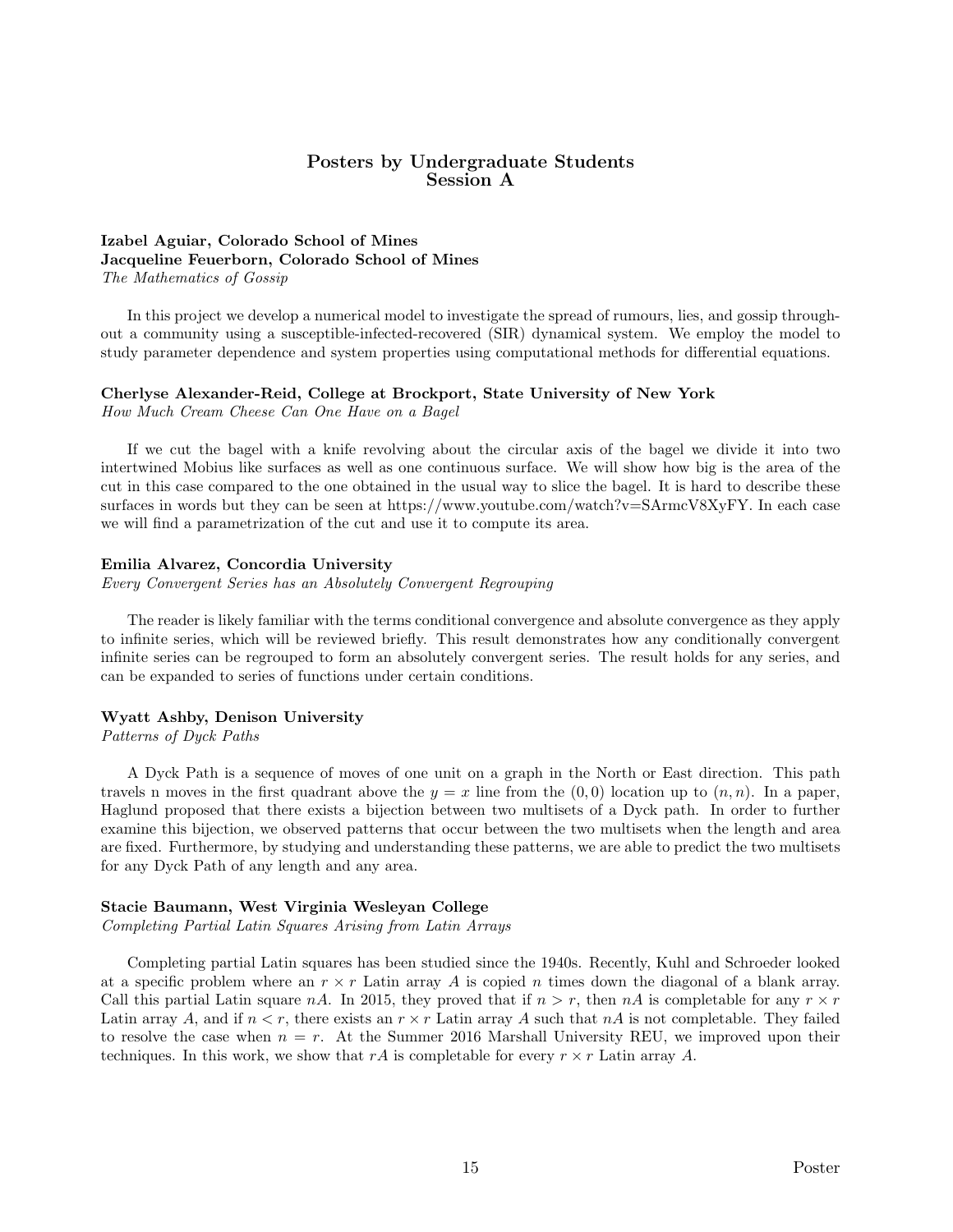# Emma Bayless, Washburn University Hannah Johnson, Washburn University Rankings and Salaries

Our team is interested in comparing salary distribution between categories of employees at Washburn University. The data is compared with the ranking of Washburn University over the same time period. Our goal was to find any correlations, trends, or connections between the categorical salary data and the university ranking. We became interested in the formula of the US News and World Report ranking and how each part of it correlated with the salary data. We will present some of the connections between these statistics that our data yielded.

### Madeline Boster, Denison University

Fault Tolerance in Autonomous Systems

With the rapid growth of autonomous systems comes a corresponding increase in faults and thus, a greater urgency to mask these faults. We wanted to take fault tolerant mechanisms previously researched in regular systems and extend their application by studying and implementing them in the autonomous system environment. Two of these mechanisms are primary-backup and state machine, in which servers are replicated and then communicate according to protocol. In primary-backup, one of the replicated servers is designated to interact with the environment until it encounters failure and another replica takes over; in state machine, all replicas interact with the environment to mask failure. Challenges in our work included implementing low-level communication between servers to prevent reordering and loss of messages, and transforming nonfault tolerant code into fault tolerant form within the control program. We successfully implemented these protocols on an application in which two joysticks control a robotic arm.

# Samantha Brooker, University of Denver

Finite-Dimensional Quantum Metric Spaces

According to K. Aguilar and F. Latrémolière, approximately finite-dimensional  $C^*$ -algebras (AF algebras) can be endowed with a quantum metric, which then allows one to prove that AF algebras are limits of finitedimensional quantum metric spaces for a noncommutative version of the Gromov-Hausdorff distance, named the quantum Gromov-Hausdorff propinquity. Our research concerns the geometry, for the quantum Gromov-Hausdorff propinquity, of the class of these finite-dimensional quantum metric spaces. We have established thus far that several of these spaces are not isometric, in the sense of quantum metrics. The examples that we have studied are described via full matrix algebras endowed with various quantum metrics, and we prove that no automorphism of the full matrix algebra can carry one quantum metric to another. We hope that our work is a first step in establishing lower bounds on the propinquity between these finite-dimensional quantum metric spaces, which in general are difficult to establish.

### Sterling Campbell, Alfred University

Discrete Morse Theory for Medial Subdivision

This talk is based on research complete this summer during an REU at Sam Houston State University. The research was done in the field of discrete Morse Theory, which is a field of mathematics related to topology. The research uses ideas and theories both from topology and discrete Morse Theory. More specifically, the talk is about applying discrete Morse Theory to Medial Subdivisions.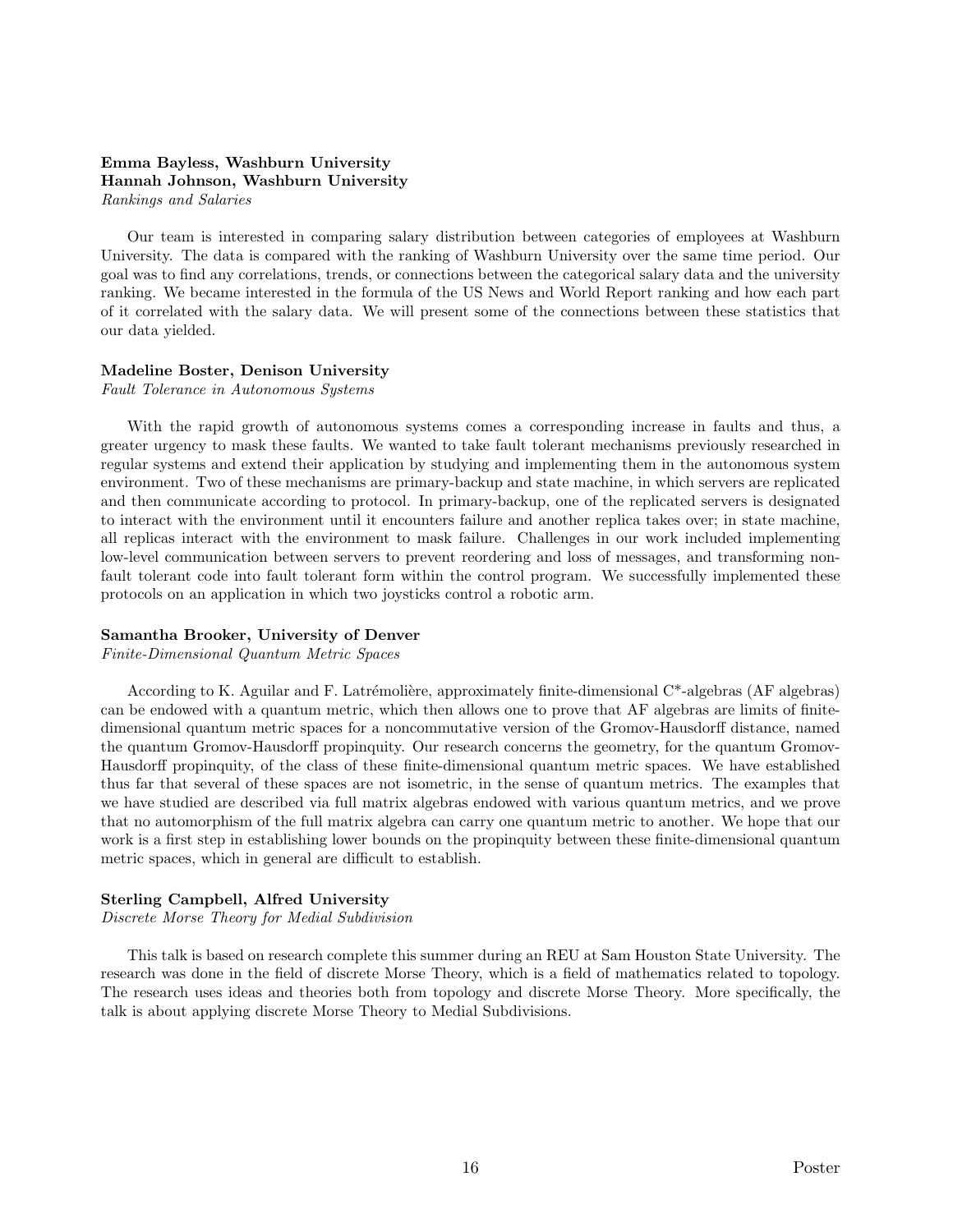### Rosemary Carroll, University of Wisconsin-Platteville

Quivers and Representation Theory With Linear Algebra

A quiver is a collection of points and arrows between these points. A quiver representation is an assignment of vector spaces to the points, and matrices to the arrows, which act as linear maps between the vector spaces at the points. We can create maps between two representations of the same quiver. Using some of these maps (the invertible ones) we can transform a representation into one that can be broken down into the most basic representations, called the indecomposable representations, for this quiver. There are some well-behaved quivers which have only finitely many indecomposable representations. For a specific family of these quivers, we demonstrated how to break the representations up into the indecomposable representations of these quivers using only the most elementary tools from linear algebra.

### Emily Castner, Mount Holyoke College

A distance-based method for phylogenetic tree reconstruction using algebraic geometry

Using algebraic geometry and optimization software, we present a new method for phylogenetic quartet reconstruction. Representing tree topologies as varieties and genetic data as points, we determine how well the data fits a Markov model on the associated tree topology by minimizing the distance from the point to the variety. We implement this for the heterogeneous Jukes-Cantor, Kimura 2- and 3-parameter, and general Markov models of evolution. The Kimura 3-parameter model is most accurate on data simulated under the same model. We see that the Jukes-Cantor model is almost as accurate, even with model misspecification on all data, and is by far the fastest.

### Ariana Cavazos, California State University, Fresno

Association Between Initial Treatment and Subsequent Primaries in Hodgkin's Lymphoma Patients

Hodgkin's Lymphoma (HL) is a type of cancer that affects the lymphatic system and compromises the human body's ability to fight infection. HL typically begins in white blood cells. It occurs when a specific type of cell, the Reed-Stenberg cell, is present in the host's system, causing the body's infection fighting cells to develop a mutation. Each year, there are several thousand individuals in the U.S. and worldwide who develop HL. It has been hypothesized that initial treatment after diagnosis may be associated with subsequent recurrence. We explore this association using the Oncology Registry at the University of Iowa. Using an adaptation of the Cox regression, we have found a significant effect of initial treatment on the hazard of recurrence, with Radiation Therapy most likely to significantly increase this hazard. Other prognostic factors such as Age and Gender have significant effect as well. In our findings, we adjusted for subsequent treatments following secondary primaries.

### Sarah Childs, Northeastern University

Elliptic Curves over the Complex Field

During my Research Capstone class taught by Anthony Iarrobino, I had the wonderful opportunity to create a base understanding of elliptic curves over any field. I began with an introduction to projective space and projective curves. I studied the Group Law of Elliptic Curves and was able to algebraically describe the points and the relationship between rational points on an elliptic curve. I studied the properties of torsion points of order two and three on elliptic curves, and was able to prove important characteristics of these torsion points on elliptic curves.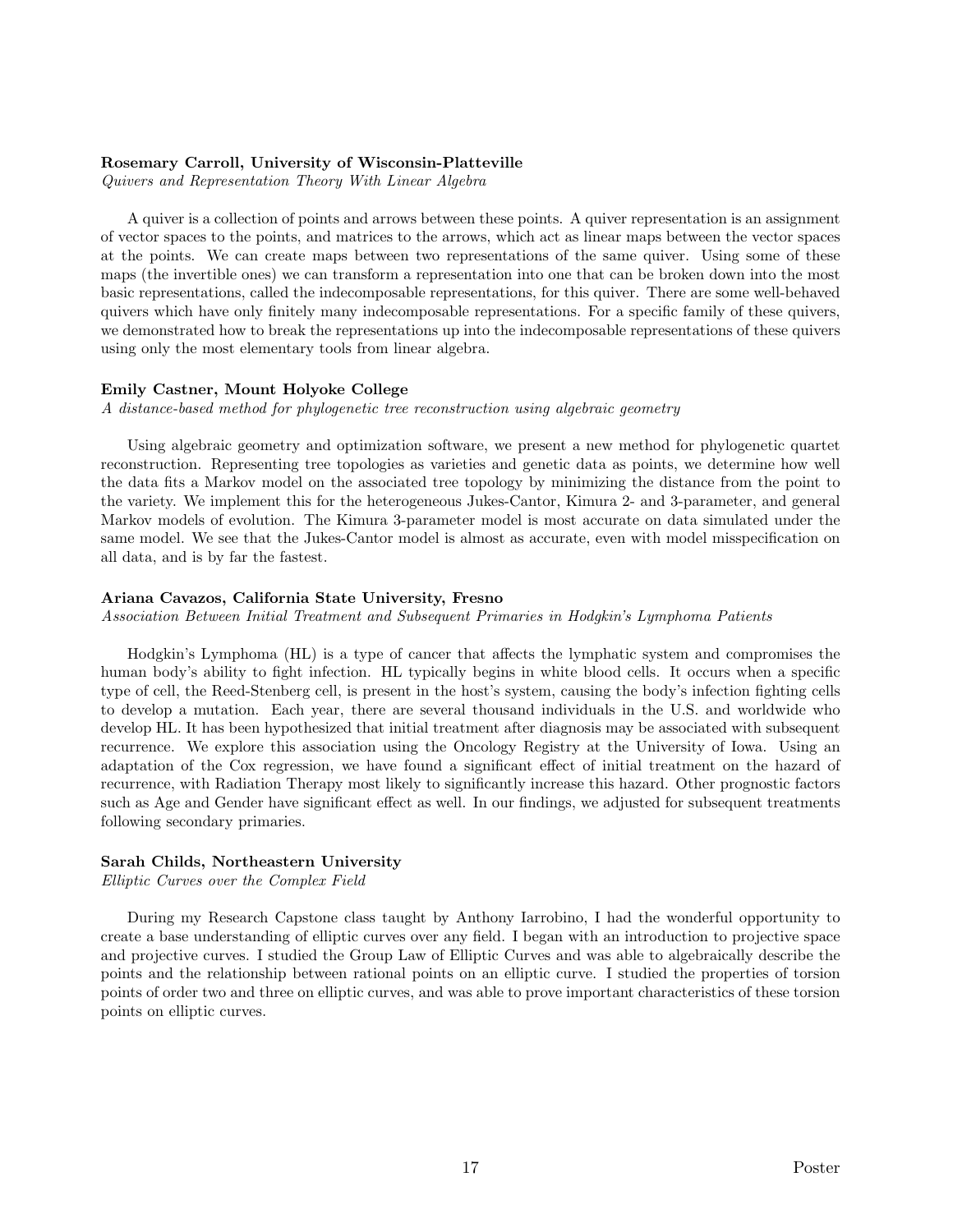# Kayla Cummings, Pomona College

Bounding Integer Roots of Certain SPS-Polynomials: A p-adic Approach

An SPS-polynomial is a polynomial expressible as a sum of products of sparse univariate polynomials. SPSpolynomials are closely related to depth-4 arithmetic circuits (of recent interest in complexity theory), and Koiran has shown earlier that new lower bounds for the complexity of the permanent hold if SPS-polynomials of low complexity have few integer roots. Some effort has been made toward bounding the number of real roots of SPS-polynomials, but bounding the number of integer roots still appears out of reach. Bounding p-adic valuations of the integer roots is a potentially promising, alternative approach that has yet to be explored. We show that an upper bound for the number of p-adic valuations, in line with Koiran's conjectures, can be proven for a particular family of SPS-polynomials.

### Yaqi Dai, Texas A&M University

Relative monotonicity of secular determinants of quantum graphs

Eigenvalues of a quantum graph with standard vertex conditions can be found as roots of a real-valued function, the so-called secular determinant. In certain cases, this function has positive derivative, except at the location of its poles. This monotonicity significantly simplifies numerical calculation, as there is precisely one root between each pair of consecutive simple poles. We conjecture that one can always achieve this effect by dividing the secular function of a given graph by the secular function of its modification. We have tested this conjecture numerically and proved an analogous result in the case of matrices, paving the way for the proof in the case of quantum graphs.

### Alexandra Doxey, Furman University

Signing Away Your Time: Using Statistics to Estimate Wait Time for Disney Characters

Hundreds of thousands of people pass through the Walt Disney World theme parks every day. This can mean long lines for families waiting to meet their beloved Disney characters. Thus, a key concern for some parents is how long they will be waiting in line to meet the Disney characters. During our Math and the Mouse May Experience course, we collected data and analyzed wait times based on party size and number of autographs collected. The poster will focus on analyzing the results to predict the wait time for a given line configuration.

### Kelly Emmrich, University of Wisconsin-La Crosse

Sufficient Conditions for a Linear Operator on  $\mathbb{R}[x]$  to be Monotone

We demonstrate that being a hyperbolicity preserver does not imply monotonicity for infinite order differential operators on  $\mathbb{R}[x]$ , thereby settling a recent conjecture in the negative. We also give several conditions, some necessary, some sufficient, for such operators to be monotone.

### Sabrina Enriquez, University of Southern California

Lengths of Simple Closed Curves on the Punctured Torus

I am studying the behavior of the lengths of simple closed geodesics on the surface of a punctured torus endowed with a hyperbolic metric. In particular, my goal is to identify the maximum and minimum values taken by the Mirzakhani function, over the space of all hyperbolic metrics on the punctured torus. The Mirzakhani function, introduced by Maryam Mirzakhani, controls the growth rate of lengths of simple closed curves on hyperbolic surfaces. Through a heuristic method, I have found that the minimum of the Mirzakhani function seems to be attained at the (unique) hyperbolic metric that has a symmetry of order 3. The function is also unbounded.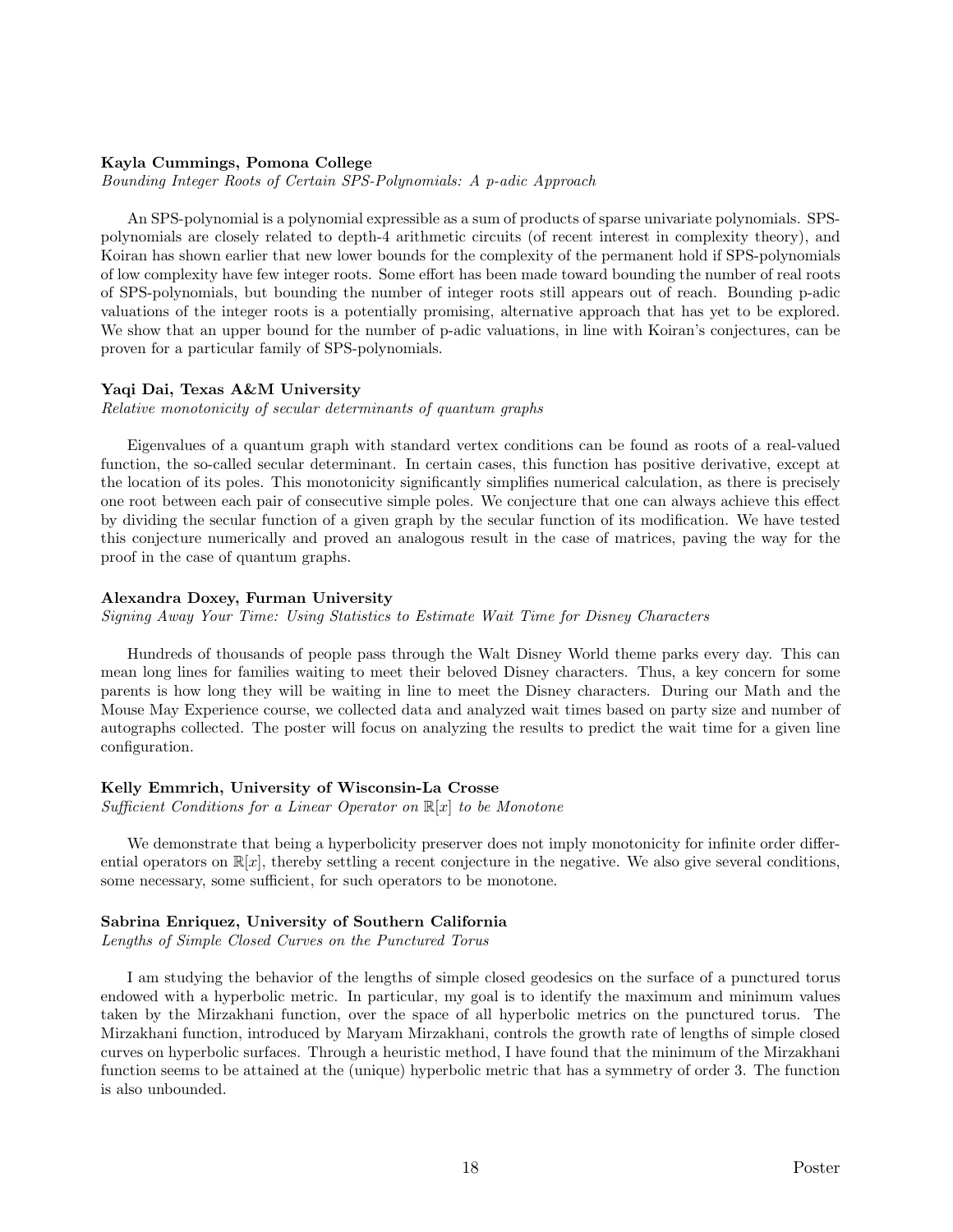# Brooke Hatanaka, Keene State College

**Brooke Hatanaka, Keene State College**<br>Characterization of Pythagorean Triples in  $\mathbb{Q}(\sqrt{\frac{m}{n}})$ 2)

In high school, every geometry student learns the Pythagorean Theorem, which states that a triangle ABC with integer sides a, b, and c is a right triangle if and only if  $a^2 + b^2 = c^2$ . We can use this theorem to define a Pythagorean triple, which is a triple of three positive integers  $(a, b, c)$  such that  $a^2 + b^2 = c^2$ . All positive Pythagorean triples can be both generated and characterized with one formula. On this poster, we will characterize Pythagorean triples in  $\mathbb{Q}(\sqrt{2})$  where each value of the triple will be of the form  $p+q\sqrt{2}$  where  $p, q \in \mathbb{Z}$ . We then compare these triples with Pythagorean triples in the integers.

### Yixuan He, Dartmouth College

Analyzing in vivo Xenograft Culture Response of Neuroblastoma IMR-32 to Bevacizumab (Avastin) Anti-VEGF Drug Treatment

Cancer is a leading cause of morbidity and mortality around the world. This year alone, an estimated 1.5 million new cases of cancer will be diagnosed in the United States. Unfortunately, the demand for anticancer drugs cannot be met due to the difficult and extensive process of drug development. To facilitate and expedite drug synthesis, we designed a simple mathematical model for cancer growth in vitro for neuroblastoma IMR-32 in order to better study the effects of anti-VEGF drugs on tumor growth. Our model uses the simplest possible system of ordinary differential equations to model qualitative results observed in a cell whether grown in monolayer, 3D spheroid, or xenograft culture. It includes compartments corresponding to rapidly proliferating cells in various stages of the cell cycle, quiescent and necrotic cells. The model also accounts for growing vasculature, presence of signaling compounds, and drug treatments. Using our model, we were able to successfully characterize the growth of neuroblastoma, the leading type of cancer in infants, with and without the treatment of anti-VEGF anti-cancer drug Avastin.

# Qixuan Hou, Georgia Institute of Technology

Gathering high quality information on landslides from Twitter

Social networking platforms are increasingly used to report or pass along news and other valuable information. Their use rises especially during emergency situations and can be monitored for the analysis of adverse events, such as disasters. In this talk, I provide an overview of a comprehensive disaster information system using social networks with landslides serving as an illustrative example.

# Sijia Huo, University of Illinois at Urbana-Champaign

# Yantong Zheng, University of Illinois at Urbana-Champaign

Statistical Analysis of Weather Forecasts: Accuracy of Online Forecasts vs. Statistical Models

When a meteorologist says that it is going to be sunny and 80 degrees 10 days from now, how well can we rely on this prediction? This project analyzes the accuracy of weather forecasts obtained from online sites and compares these to predictions based on historical climate data using different statistical models such as the persistence, climatology, and time series models. The analysis is based on over 10 million individual predictions from wunderground.com, and historical weather data from over 10000 locations in the U.S.

# Hannah Johnson, Washburn University see Emma Bayless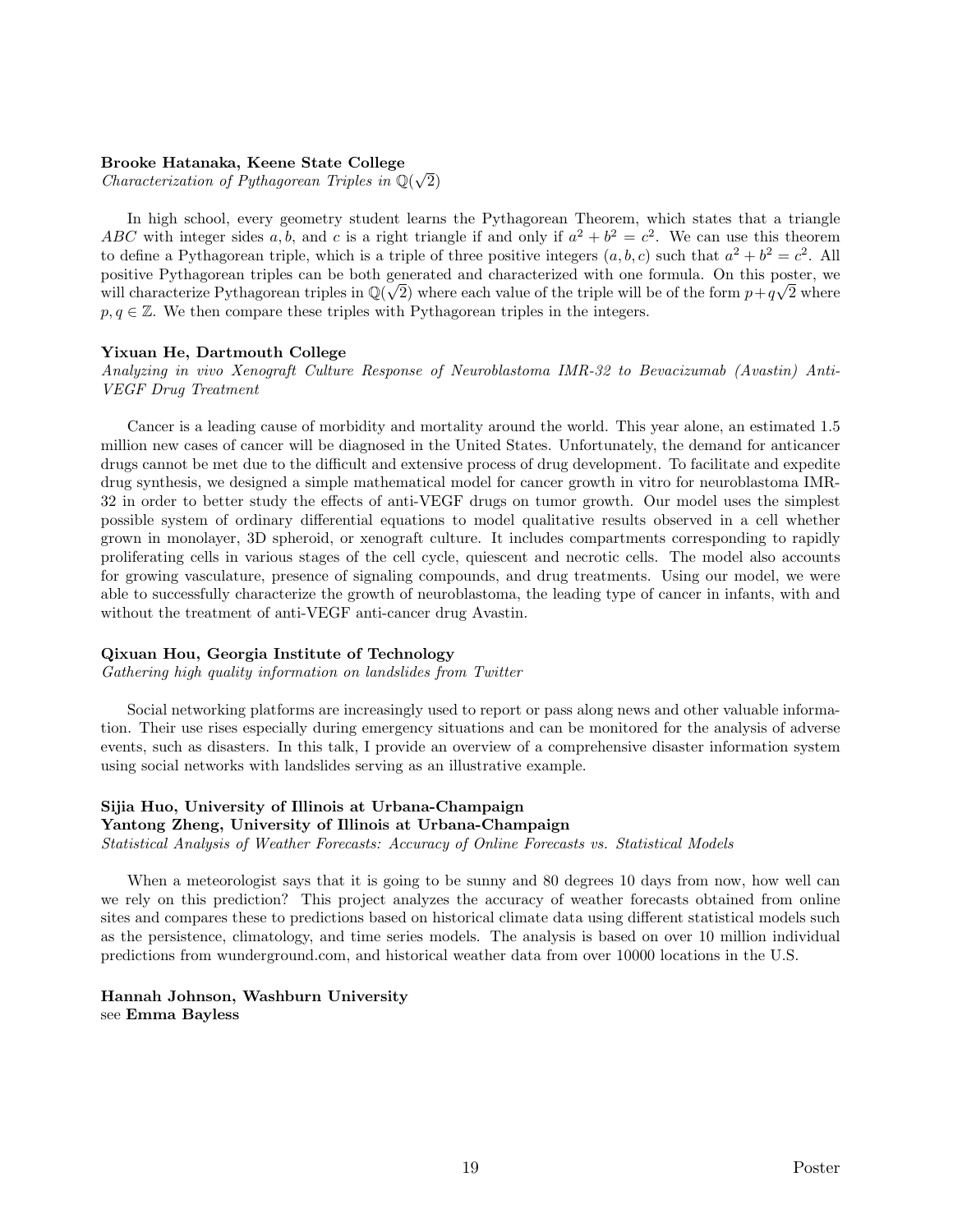### Emily Joslin, Baylor University

Chaos and Integrability in Mushroom Billiards

Mathematical billiards are simple mechanical models of systems of particles colliding with a fixed boundary. While chaotic and integrable billiards are well understood, much less is known about systems with mixed phase space, in which chaotic and integrable components coexist. We present a numerical study of a class of mushroom billiards with mixed phase space. We classify the phase space for a family of billiard tables depending on several parameters by deriving explicit formulas for periodic orbits that correspond to the principal elliptic islands. We also formulate and provide evidence to support an original conjecture. In an effort to quantify the hyperbolicity of the billiard table, we present data from a newly created add-on to the billiard simulation software that computes the Lyapunov exponent along a given orbit. This work was done as part of the Fairfield University 2016 REU.

### Carol Lewis, Furman University

The Phony Express

The Phony Express puzzle is a problem in dynamic programming. Its object is to efficiently collect and bring the mail letters of people spaced at certain distances on the positive real number line to a post office located at the origin. We will examine the intricacies of the cost function for the puzzle, and produce an algorithm to find one of the cheapest solutions. The Phony Express puzzle is an adaptation of a puzzle involving switches from Averbach and Chein's book "Problem Solving through Recreational Mathematics."

### Anran Lu, University of Southern California

Twitter Location Prediction Using Topic Modeling

The location of social media users is valuable in commercial, social and academic contexts. We develop a new method to predict the fine-tuned locations of tweets within a known city, and test the method on tweets from Vancouver and Barcelona. Our method uses a variation on text-based topic modeling that specifically identifies location sensitive topics in a set of training tweets. The method then uses these location sensitive topics to classify new tweets and predict their locations.

### Harjasleen Malvai, Brown University

Continuous Time Opinion Formation on Directed Weighted Graphs

Ideas that challenge the status quo either evaporate or dominate. The literature that mathematically studies the evolution of ideas treats space as uniform and considers individuals in an isolated community, using an ODE model. We extend these models to include multiple communities and their interaction by using a directed weighted graph. We study in detail some special cases, state general properties, and indicate pathways for further research.

### Katherine Marinoff, Keene State College

Selective Sums

When infinite series are first introduced to mathematics students, there is a focus on whether or not a series converges, and if so, to what number. However, suppose we were to look at the sum of only a certain set of the series, say, only the even terms or a finite number of terms. These are known as selective sums of a series, and through examples, we will explore this topic.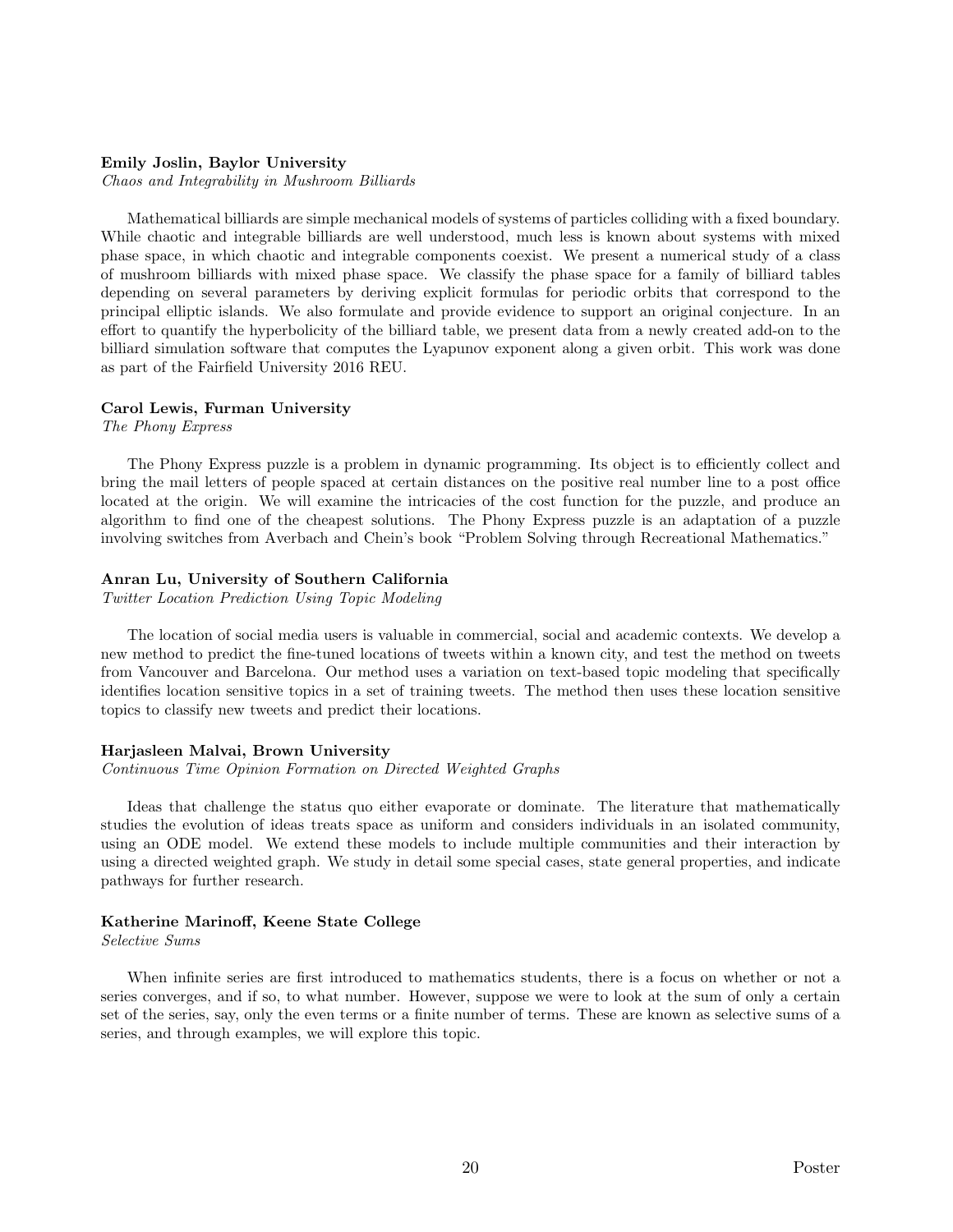### Abby Martin, Augustana University

Model Trees for Electric Load Forecasting

Electric load forecasting is essential to the electric generation industry and is therefore research into creating more accurate forecasts is of vital importance. The model tree is a type of decision tree that has linear regression models at each leaf that are used for predicting. Model trees are an improvement over other forecasting methods, such as linear regression or possibly even artificial neural networks, because the models are built on a smaller subsection of data and therefore more effectively model instances with specific characteristics.

### Katelyn McCoy, Lamar University

Predicting Light Rotation with Knot Theory

It is well known that the fields of knot theory and chemistry intersect non-trivially. We will examine what is known about how knots affect the rotation of light, and investigate if we can mathematically predict light rotation from knot type.

# Madalynn McKelvey, Wartburg College

Experience in an Inquiry-Based Learning Differential Equations Course

Differential Equations is a course that serves several purposes in applying mathematics to the physical sciences. An inquiry-based learning approach to Differential Equations provides the opportunity for students not explicitly studying mathematics to find meaningful connections between the fundamentals of Differential Equations and their chosen field of study. This study is an analysis of the teaching strategies used in Inquiry-Based Learning and their application to Differential Equations. To illustrate the effectiveness of an Inquiry-Based learning approach to Differential Equations, I will reflect on my own experience in the course, discussing how the structure of the course stimulated interest in the subject matter, and how I applied it to my primary field of study (Engineering).

#### Sararose Nassani, Case Western Reserve University

Characterizing Motility and Phototropism in Chlamydomonas reinhartdii

Microtubule-based motility allows many organisms to alter their location in response to external factors including light, gravity, or chemical signals. Yet dysfunctions in motility lead to a variety of disorders in humans, specifically in the respiratory and reproductive systems. Examining microtubule-based motility at the unicellular level could provide insight into the underlying mechanisms of these conditions, however, there is currently no standardized method for confidently examining and analyzing cellular motility. A unicellular photosynthetic algae, Chlamydomonas reinhardtii, is a model organism used in examining cellular reproduction, photosynthesis, and motility. Yet previous research on C. reinhardtii has been limited due to conflicting phenotypic results and limited scope of information gathered per study. While recording cell movement in real time under a microscope, we were able to use image analysis and automated particle tracking to collect and analyze data on cellular motility. Herein we present standardized methods for tracking unicellular ambulatory organisms at a cellular level in real time while confidently measuring motility, directionality, and velocity trends on a population and individual level. By using this method, we have investigated C. reinhardtii's motility and velocity trends under various light conditions to offer an explanation for previous literature discrepancies.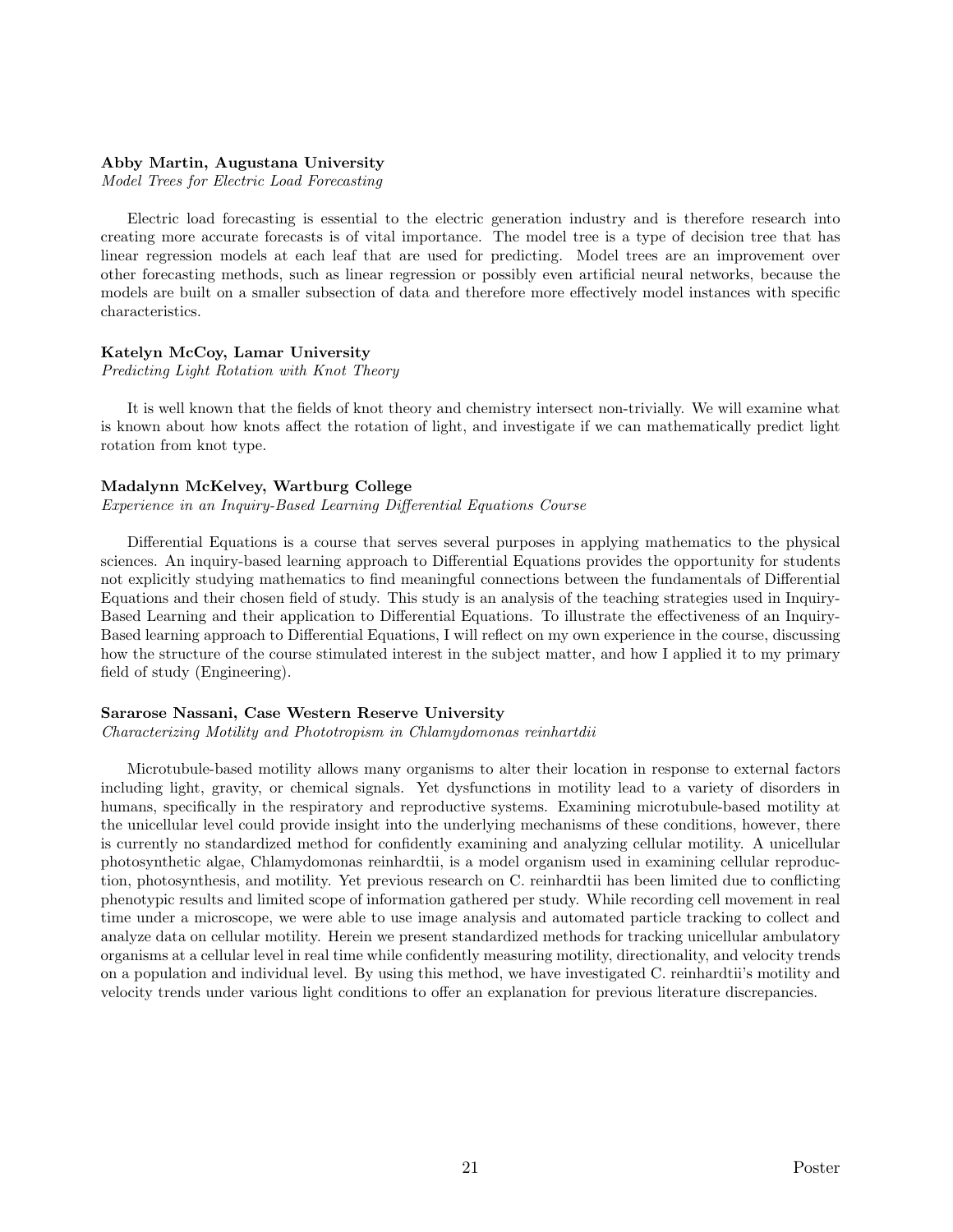# Yue Pan, Washington and Lee University

Sum of Two Squares

Using Fermat's two squares theorem and properties of cyclotomic polynomials, we prove assertions about when numbers of the form  $a^n + 1$  can be expressed as the sum of two integer squares. We prove that  $a^n + 1$  is the sum of two squares for all n in N if and only if a is a perfect square. We also prove that for  $a \equiv 0, 1, 2 \pmod{4}$ ; if  $a^n + 1$  is the sum of two squares, then  $a^d + 1$  is the sum of two squares for all d divided into N;  $d > 1$ . Using Aurifeuillian factorization, we show that if a is a prime and  $a \equiv 1 \pmod{4}$ , then there are either zero or infinitely many odd n such that  $a^n + 1$  is the sum of two squares. When  $a \equiv 3 \pmod{4}$ ; we define m to be the least positive integer such that  $(a+1)/m$  is the sum of two squares, and prove that if  $a<sup>n</sup> + 1$  is the sum of two squares for any odd integer n; then m divided into n, and both  $a^m + 1$  and  $n/m$  are sums of two squares.

### Grace Rants, Creighton University

Effects of Obesity on Cardiac Action Potential Propagation

Obesity in recent years has had a significant effect on the population, including on the cardiac tissue of those affected. Fat cells that are accumulated in cardiac tissue have a detrimental effect on the functioning of the sino-atrial node, which is the natural pacemaker of the heart. We investigate these effects by incorporating new parameters into the DiFrancesco-Noble (1985) ODE model of the cardiac action potential, to reflect the modified ion flow in the heart of an obese patient. After simulating the action potential propagation under various conditions, we describe a bifurcation in the ODE parameters possibly leading to cardiac arrest.

### Morgan Rozman, Seattle University

Stability of Travelling Wave Solutions to the Whitham Equation with Surface Tension

The Korteweg-de Vries equation (KdV) is a partial differential equation that models the evolution of waves with small amplitude on shallow water. Bottman and Deconinck (2009) prove that all travelling-wave solutions of KdV are stable. The Whitham equation, an integro-partial differential equation generalization of KdV, more accurately models the evolution of waves in this regime. We compute periodic travelling-wave solutions to the Whitham equation with both zero and non-zero mean, highlighting the differences between the two. We analyze the properties of these solutions and compute their stability. We relate the stability of each type of solution to its wave speed, period, and amplitude. Finally, we generalize the Whitham equation in order to take into account surface tension. This will provide new conclusions about the stability of surface-tension influenced traveling-wave solutions.

# Huei Sears, Michigan State University

Symmetries of the Dodecahedron

The dodecahedron is the regular polyhedron with 12 sides. This shape appears as a form of the Wolfram Research logo, the architecture of the dodecahedrane molecule, and is featured in M.C. Escher's 1943 lithograph print, Reptiles. There are 60 unique symmetries of the dodecahedron. It is known that this group of symmetries is isomorphic to the alternating group on a set of five elements. So then, looking at the dodecahedron, what five features are being permuted? This talk will provide descriptions of those five things.

### Carissa Slone, Cedarville University

Models of Nation-Building via Systems of Differential Equations

Nation-building modeling is an important field of research given the increasing number of candidate nations and the limited resources available. A modeling methodology and a system of differential equations model are presented to investigate the dynamics of nation-building. The methodology is based upon parameter identification techniques applied to a system of differential equations to evaluate nation-building operations. Data from Operation Iraqi Freedom (OIF) and Afghanistan are used to demonstrate the validity of different models as well as the comparison of models.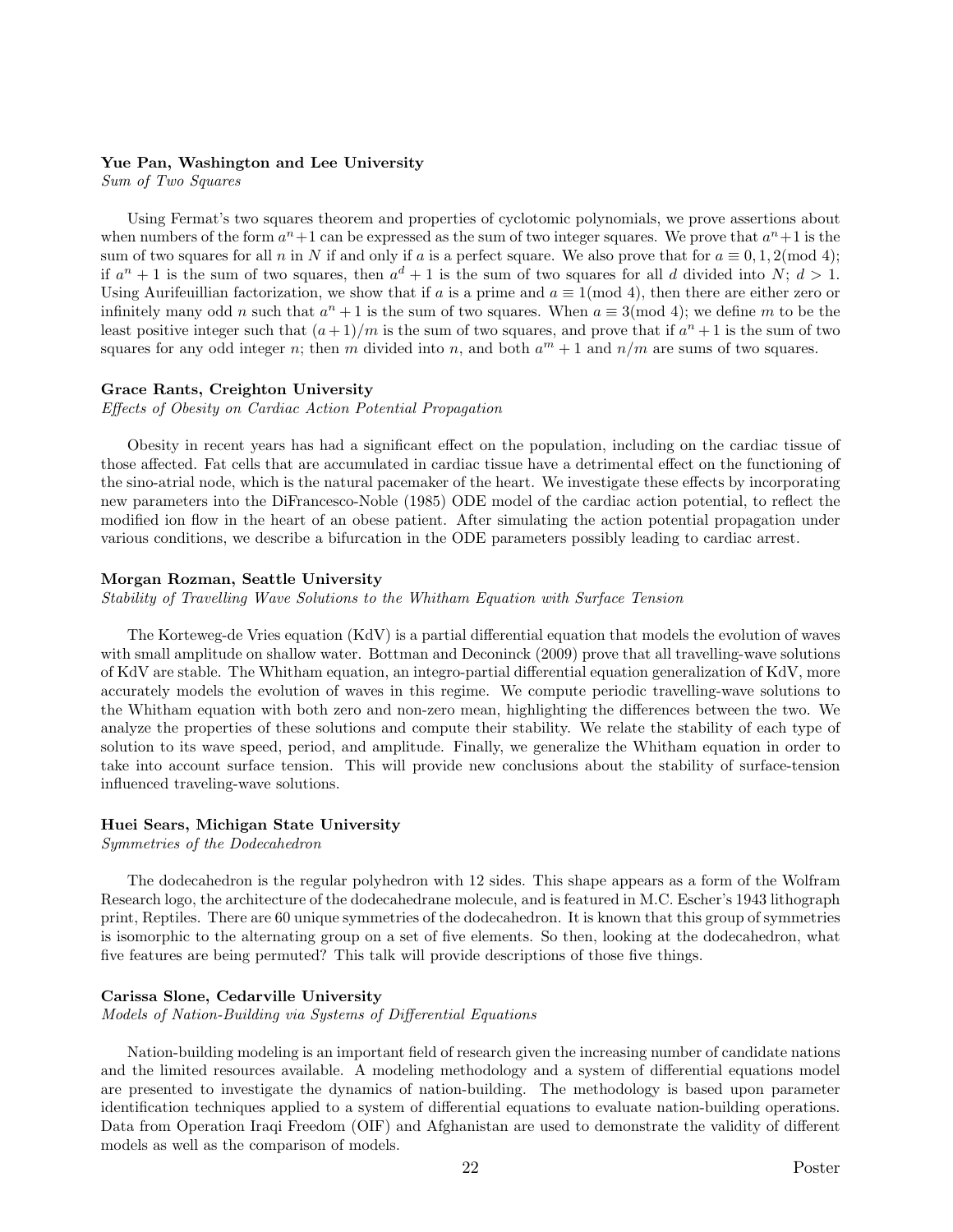### Karina Stetsyuk, Hood College

Adding automated uncertainty estimates to property calculations of iron from molecular dynamics

The Interatomic Potentials Repository (IPR) project at NIST has for years hosted interatomic potentials (force fields) of known provenance, primarily for metallic materials. Now the project is expanding to include an open-source framework to calculate material properties for potentials on the IPR website. A number of calculations are being developed in this framework to help users select potentials best suited for their needs. In this study, we focus on measuring lattice parameters of a crystal structure for iron at different temperatures using molecular dynamics. In order to do this, we implement a method for finding an appropriate section of data in which the structure is at equilibrium. Routines are constructed to properly estimate mean and standard deviation of mean for property values at intermediate temperatures. This improves understanding of potentials and their associated material properties by demonstrating how they behave over a wider range of values than just those explicitly calculated.

### Gabrielle VanScoy, Youngstown State University

Making Muscles: Math Models of Muscle Formation

Muscle formation is an important and complex process. At the beginning, myoblast cells, which are small round embryonic cells, have to transition into myocytes, which are elongated muscle cells. Myocytes then fuse into myotubes, which are the building blocks for muscles. Principles learned from the study of myoblast fusion not only enhance our understanding of myogenesis, but also contribute to our perspectives on membrane fusion and cell-cell fusion in a wide array of model organisms and experimental systems. A computer simulation and a mathematical model is created to help better understand this complex process.

# Catherine Wallick, St. Catherine University

Homology of Permutation Complexes

We form permutation complexes by inducing simplicial complexes upon the cliques of permutation graphs. To define a permutation graph of order n, we take a permutation  $\pi$  on vertex set  $\{1,\ldots,n\}$  and create an edge between vertices  $x < y$  if and only if  $\pi^{-1}(y) < \pi^{-1}(x)$ . We generate a simplicial complex from this graph by building a face from each complete subgraph. Within our research, we look at the properties of these complexes by relating their structures to possible permutation patterns. We explore the homology of these complexes and, for any d, uniquely determine the precise permutation pattern for which a d-cycle appears in the complex.

# Samantha Wyler, State University of New York at New Paltz

Sums of Consecutive Polygonal Numbers

In this presentation we will briefly explain what polygonal numbers are and give a formula for computing them. We will then show a general formula involving sums of consecutive polygonal numbers and give examples.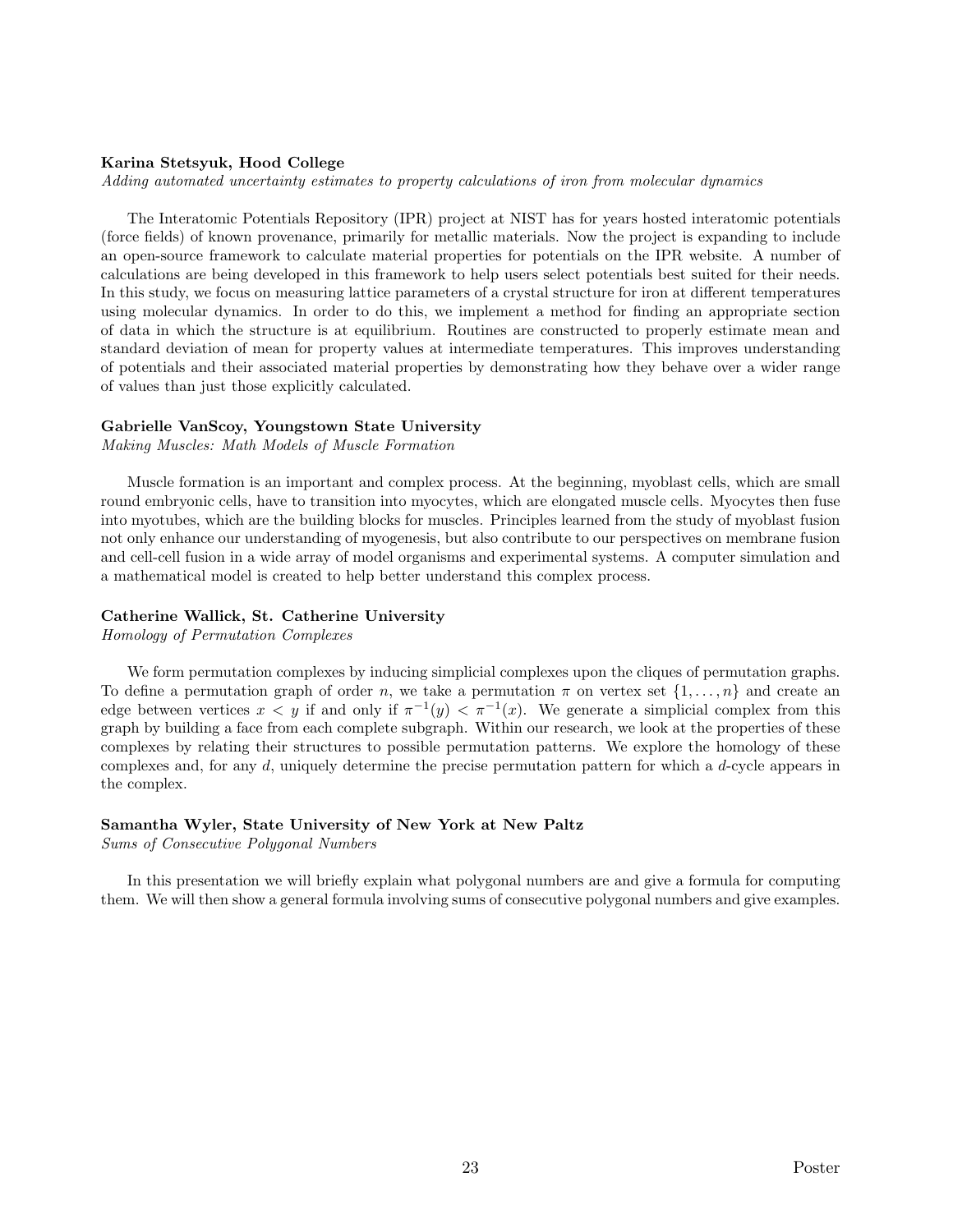# Yutong Yang, Kennesaw State University

Generalization of Cross-Polytope Numbers

This project involves investigations in the mathematical field of combinatorics. The investigations extend and vary results of Professors Steven Edwards and William Griffiths, who recently found a new formula for  $C(n, k)$ , the number of combinations of n objects taken k at a time. My research is focused on their result of  $E(n, k)$  and  $O(n, k)$ , which are two distinct combinatorial expressions that satisfy the same recurrence formula. We prove the recurrence formula of  $E$  and  $O$  algebraically by using Pascal's identity, from which it follows that  $E(n, k) = O(n, k)$  and the reflection in the table of E. Now we are working on the new formula  $E_k(m, l)$ and  $O_k(m, l)$ , which are similar to the formulas of E and O, where E and O are related cross-polytope. And we make a generalization of the cross-polytope numbers. Our big explore is the recursion formula for every column of the tables of  $E_k$ . We also proved that  $E_k$  and  $O_k$  share the same recurrence formula with what we have for E and O.

# Yantong Zheng, University of Illinois at Urbana-Champaign see Sijia Huo

# Jenna Zomback, State University of New York at Geneseo Coloured Unlinking

In links with two components there are three different types of crossings: self-crossing in the first component, self crossing in the second component, and crossing between components. Previous work by Peter Kohn has mostly not made this distinction between the different types of crossings. In this talk we examine the minimum number of crossing changes needed to unlink without changing the crossings between components. Therefore we restrict our attention to unlinking two component links with linking number zero and both components unknotted. We gather examples of links of this kind and use some technical tools to analyze them such as Conway and Alexander Polynomials, the Thistlethwaite Link Table, and yarn. After observing the number of crossing changes needed to unlink in these cases, we attempt to generalize our results beyond examples.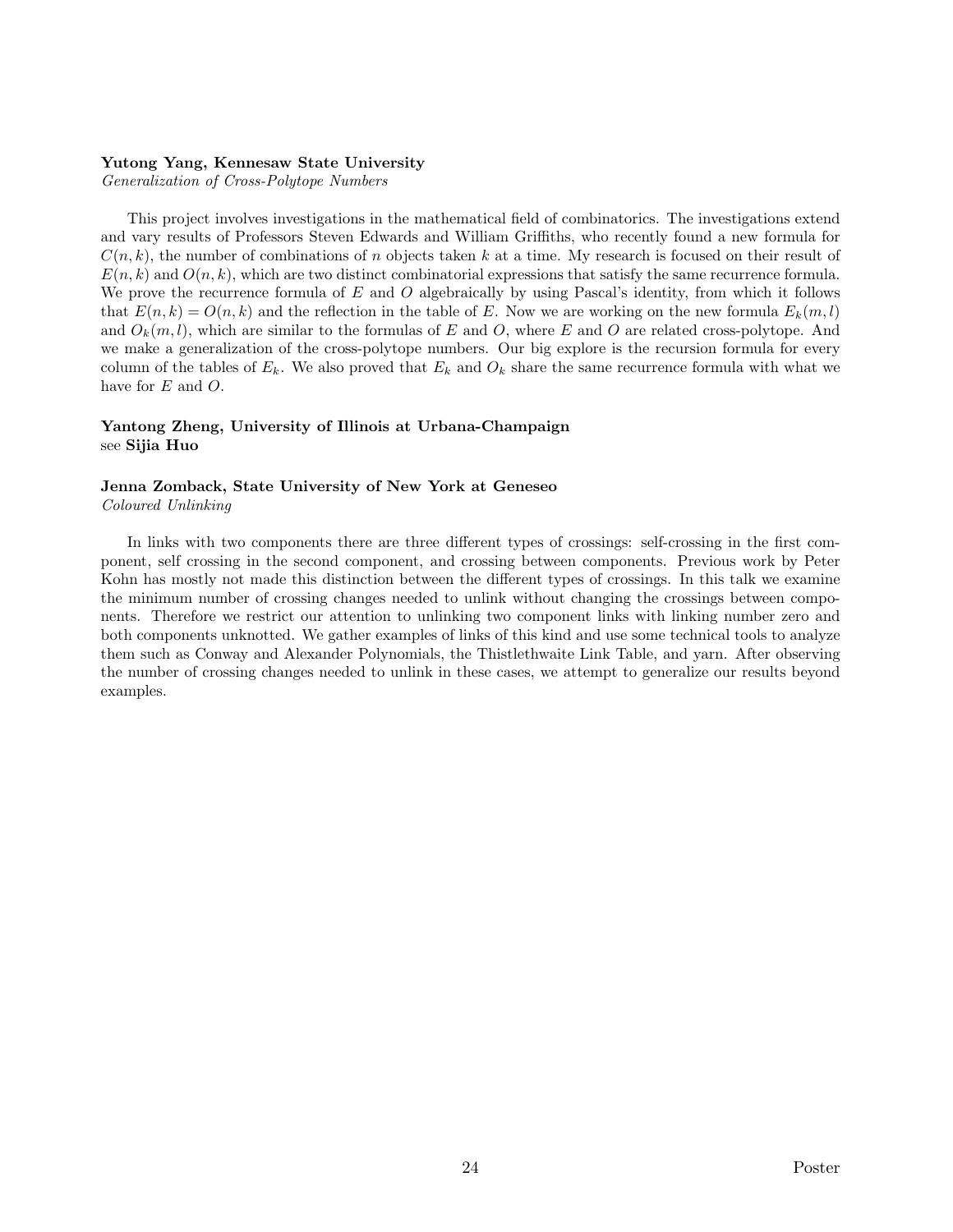# Posters by Undergraduate Students Session B

### Brittany Alexander, Texas Tech University

A Bayesian Statistical Model for the Prediction of the 2016 United States Presidential Election

Using a combination of polling data and previous election results, Nate Silver successfully predicted the Electoral College distribution in the presidential election in 2008 with 98% accuracy and in 2012 with 100% accuracy. His success was attributed largely to his focus on Bayesian statistical modeling. However, Bayesian statistical modeling for presidential election prediction has not been studied prospectively since Nate Silver's success in 2008. This study is aimed at utilizing Bayesian modeling for predicting the results of two sets of experiments - all 50 of the 2016 Republican Presidential primary elections and the 2016 general Presidential election. In both cases, the data will consist of the most recent polling results. In the primary process, past elections will serve as a prior. In the general election the prior will be based on either a national poll or a similar state with large amount of polling data.

# Charlotte Aten, University of Rochester

The Topology of Magmas

In mathematics it is often useful to encode abstract algebraic structure as geometric structure, both to aid one's intuition and to permit the application of geometric methods to ostensibly algebraic questions. We examine one such encoding scheme, which we use to obtain directed graphs from unary operations. These graphs are then used to obtain lower bounds on the number of solutions to certain equations. We then apply a slightly weaker generalization of this technique to obtain 2-dimensional simplicial complexes from binary operations. These simplicial complexes permit the application of topological methods to the study of group structure.

### Ruby Bayliss, St. Catherine University

Investigating Examples of Non-Convex Open Neural Codes

The study of neural codes is motivated by the need for the mathematical model of an interaction of place cells in the hippocampus. We define a codeword,  $\sigma$  as a subset of  $[n]$ , where  $[n] = \{1, 2, \dots, n\}$ , and a neural code C a subset of  $\mathscr{P}([n])$ . An open cover associated with a neural code is determined by the nonempty intersections of sets in the cover. However, not all neural codes can be realized this way. We will discuss using local obstructions to construct an explicit example of a code on  $n \geq 5$ , which cannot be realized as the code of a convex open cover.

### Kristina Benton, University of Central Oklahoma

Modeling the Effects of Tannin on Giraffe Physiology

Tannin (a bitter-tasting organic substance) is produced by acacia trees as a defense against over-browsing by giraffes. In conservatory enclosures, where food sources are limited, giraffes are forced to eat the tannin-rich acacia trees, which can adversely affect their health. I built a mathematical model of how the tannin levels of the acacia tree affect the health of the giraffe. This model consists of the different interactions in the gut of the giraffe between tannin, protein, parasites, and salivary muco-proteins. I will present results of the models that can be used to help conservationists with the health and wellness of the endangered Rothschild giraffe species by recommending ideal population levels and proper feeding systems.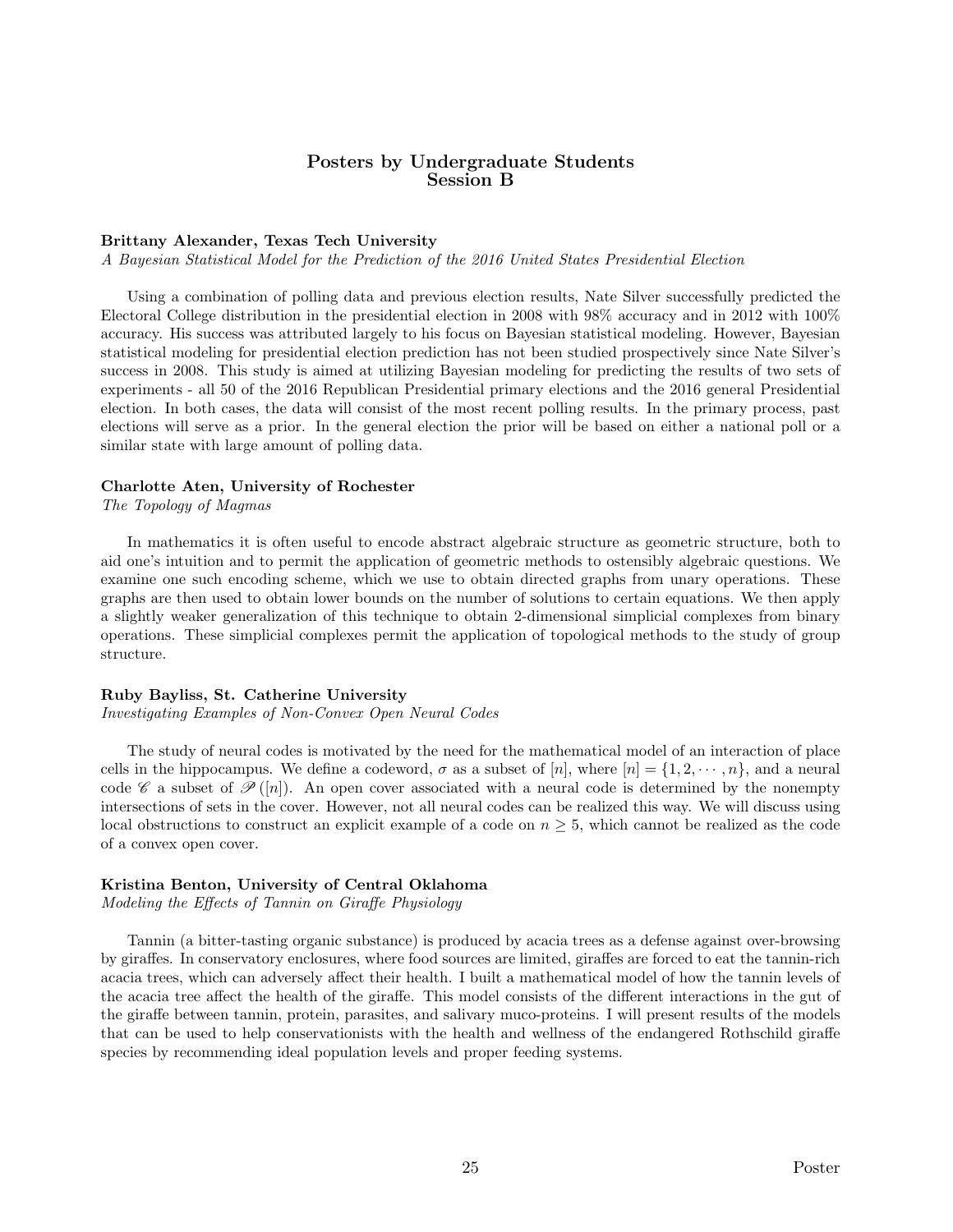# Monica Busser, Youngstown State University

 $V_m$  and Fibonacci-like Diffsequences

A D-diffsequence, where  $D \subseteq \mathbb{Z}^+$ , is defined as a sequence of positive integers  $x_1, \ldots, x_k$  where  $x_i - x_{i-1} \in$ D for all  $i \in \{2, \ldots k\}$ . We will discuss these sequences through the lens of Ramsey Theory, in which we will partition all positive integers and determine when we are guaranteed to obtain a D-diffsequence in one of the sets of the partition. Ramsey theorists have previously studied  $V_m$ -diffsequences where  $V_m = \{x \in \mathbb{Z}^+ : m \nmid x\}$ , and formulas for  $\Delta(V_m, k)$  and  $doa(V_m)$  have been established. In this talk we will discuss progress made on extending these results to  $V_S = \{x \in \mathbb{Z}^+ : \forall s \in S, s \nmid x\}.$  We will also discuss progress made regarding  $E$ -diffsequences where  $E$  is defined by a linear homogenous recurrence relation.

### Karen Butt, University of Chicago

Elliptic Curves and the Mordell-Weil Theorem

The Mordell-Weil theorem states that for an elliptic curve  $E$  over the field rational numbers  $\mathbb Q$  the group of rational points  $E(\mathbb{Q})$  is finitely generated. The proof of this theorem relies on the deep fact that the quotient group  $E(\mathbb{Q})/2E(\mathbb{Q})$  is finite. We compare two proofs of this fact, one elementary and one using group cohomology. The connection between the proofs is elucidated by an explicit computational proof for the special case where the 2-torsion  $E[2]$  is contained in  $E(\mathbb{Q})$ .

# Brittany Carr, Northern Arizona University

Star reduction graphs for symmetric groups

Recall that the symmetric group  $S_n$  is generated by adjacent transpositions. Each permutation w in  $S_n$ can be expressed as a product of adjacent transpositions in multiple ways. If the number of transpositions in an expression for w is minimal, we say that the expression is reduced. If a permutation w has a reduced expression beginning (respectively, ending) with st (respectively, ts) such that s and t are a pair of noncommuting adjacent transpositions, then we say that  $w$  can be "star reduced" to the permutation given by the removal of s. This naturally leads to the construction of an edge-labeled directed graph, called the "star reduction graph" for  $S_n$ . The vertices are the permutations and there is a directed edge labeled by s from vertex  $w$  to vertex  $u$  if  $w$  can be star reduced to  $u$  by removing  $s$  from the beginning or end of some reduced expression for  $w$ . In this talk, we will discuss our current findings concerning the overall structure of this graph.

### Xinying Chen, Georgia Institute of Technology

Solvability of implicit final size equations for SIR epidemic models

Final epidemic size relations play a central role in mathematical modeling of epidemic networks. While final size relations were derived for several complex models, including multiple infective stages and models in which the durations of stages are arbitrarily distributed, the solvability of those implicit equations have been less studied. Therefore, our research explored the solvability of final epidemic size in mathematical epidemiology. The Susceptible-Infected-Recovered (SIR) homogeneous mean-field and pairwise models and the SIR heterogeneous mean-field model were studied. We proved that for each model, the implicit equation for the final epidemic size has a unique solution; moreover, through writing the implicit equation in fixed point format, the iteration of the fixed point equation converges to the unique solution. Besides approximation models, we studied the exact Markovian SIR epidemic model on finite networks using generation-based approaches. Explicit analytic formulas for final size distribution are derived for line and star graphs of arbitrary size. Lastly, we used iterative formulas for the exact final size distribution to study the accuracy of mean-field approximations on complete graph as epidemic network.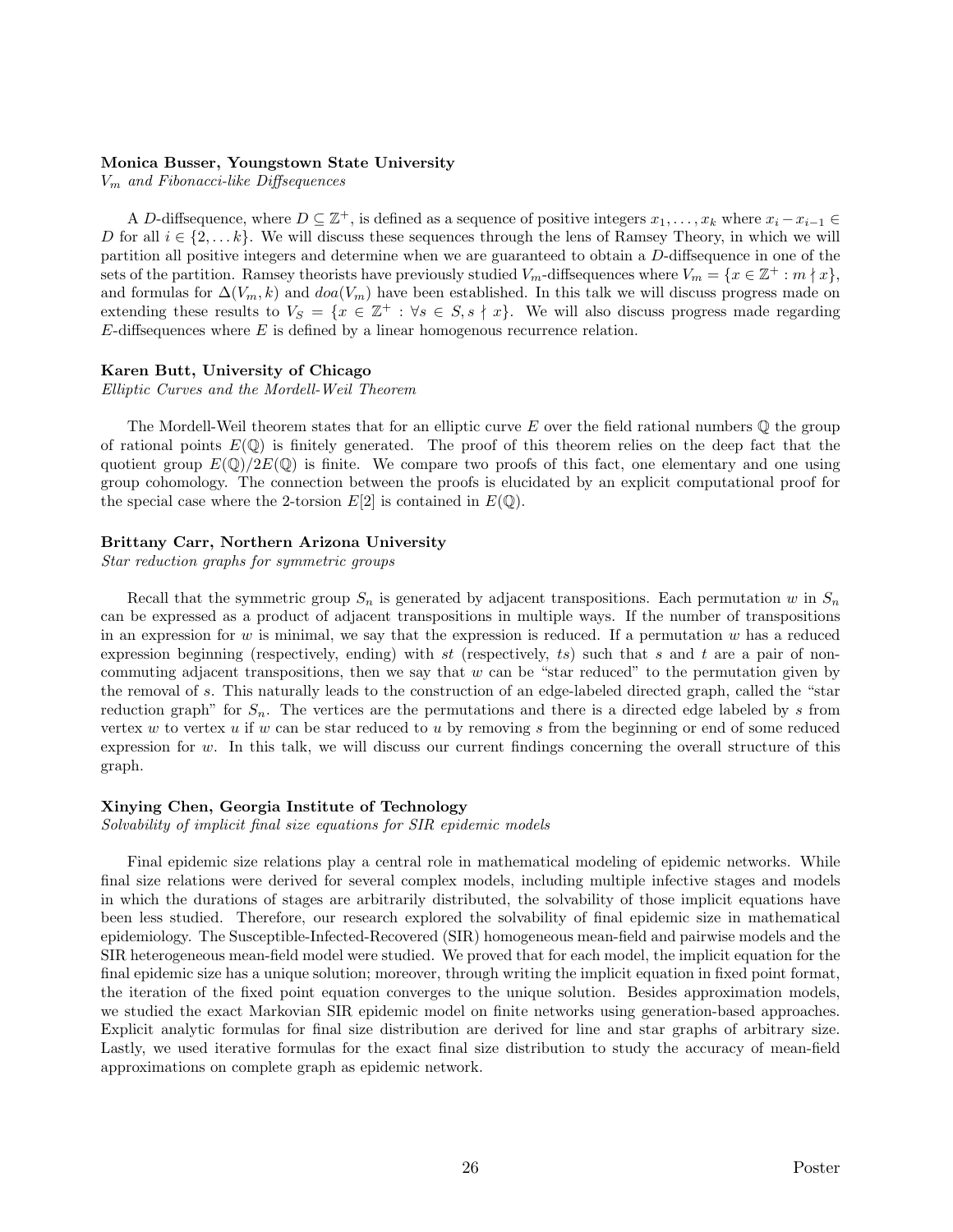### Emma Christensen, College of Saint Benedict/Saint John's University

Pattern Avoidance in Set Partitions

A set partition avoids a pattern if no subdivision of that partition standardizes to the pattern. We find the sizes of avoidance classes based on a single partition of [4] as well as classes based on multiple partitions of [3] and [4]. We also characterize the restricted growth functions which are in a bijection with the set partitions of the avoidance classes of interest, and examine the distributions of various statistics on these avoidance classes.

### Alyssa Ciurlik, Furman University

Parties will be Separated: An Analysis of Single Rider Lines in Walt Disney World

To combat long wait times Disney has created a single rider line that creates a separate queue for those willing to ride without their party. The goal of this project was to create an equation that would allow a passenger to count the number of people in front of them and then be able to calculate the approximate time they would have to wait in the line. We collected and analyzed data for two Disney attractions, Rock 'n' Roller Coaster and Expedition Everest. To create this model, we collected the party size distribution and throughput (number of passengers that could ride in an hour) for each attraction and used statistics to analyze our model's effectiveness.

# Catherine Cooper, Trinity College

Packing Colorings of Graph Products

The packing chromatic number  $\chi_{\rho}(G)$  of a graph G is the smallest integer k such that  $V(G)$  can be partitioned into disjoint classes  $X_1, \ldots, X_k$  where any pair of vertices in  $X_i$  are distance greater than i apart for each  $i \in \{1,\ldots,k\}$ . Goddard et al. showed that for any grid graph  $P_m \Box P_n$ ,  $\chi_\rho(P_m \Box P_n) \leq 23$ . It was later proven by Ekstein et al. that  $\chi_{\rho}(\mathbb{Z}^2) \geq 12$  where  $\mathbb{Z}^2$  represents the infinite 2-dimensional grid. In an effort to give the exact upper bound for  $\chi_{\rho}(P_m \Box P_n)$  for any positive integers m and n, we investigate packing colorings in the hierarchical product of two paths.

### Niyousha Davachi, University of Texas at Arlington

Standard and Non-Lagrangians

A concept of non-standard Lagrangians is introduced and general conditions for the existence of such Lagrangians are presented. The conditions are used to determine classes of ordinary differential equations (ODE's) that can be derived from non-standard Lagrangians. The obtained results are used to obtain nonstandard Lagrangians for several ODE's of special interest in applied mathematics.

### Elizabeth Franko, University of Scranton

Theoretical Model of Flow Compensation following Vascular Occlusion

Peripheral arterial disease (PAD) is a major health problem in which arteries within the systemic vasculature become partially or fully blocked, often due to atherosclerosis, leading to a significant reduction in blood flow to tissue. The absence of data regarding the relative importance of adaptations in collateral arteries, arterioles, and capillaries to compensation after arterial occlusion is a major roadblock for the development of successful and noninvasive therapies. The objective of this project is to integrate experimental and theoretical techniques to assess the significance of changes in vascular segments at rest and during exercise subsequent to a major arterial occlusion on an acute and chronic time frame. The project's goal is extended to assess mechanistic responses in vasoactive vessels in the model. Ultimately this project offers a first step in optimizing experimental design and diagnostic criteria to focus on the most relevant vascular segments in studies of vascular compensation.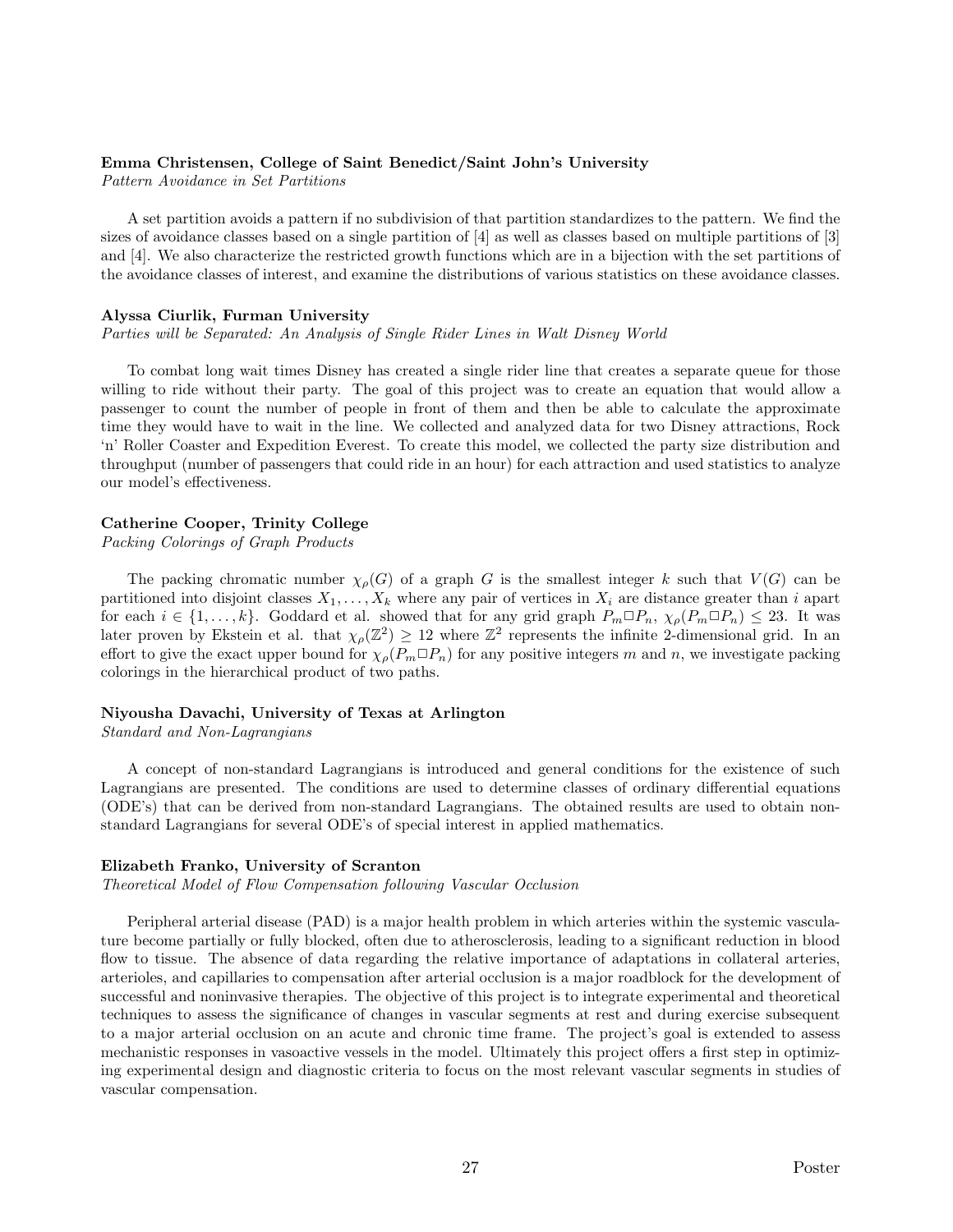# Anna-Sophia Hirst, California State University, Dominguez Hills

Self-Similarity in Level Set Trees of Geometric Random Walks

Level set trees provide insight into the topology of a function's relative extrema. We consider a random walk where the displacement between successive states is determined by a mix of geometric variables, and calculate how the parameters of the transition kernel evolves under the operation of pruning. We find that the level set tree of the geometric random walk in a discrete state space does not retain Horton self-similarity or Tokunaga self-similarity, but does maintain asymptotic Horton self-similarity.

### Megan Hollister, Baylor University

Modeling Dermal Diffusion and Metabolism for Consumer Products

Since experiments can be costly, the US EPA has developed a program to mathematically predict toxicity information for 80,000 chemicals. Specifically, dermal absorption of chemicals increases the likelihood that the chemical will enter the bloodstream and result in toxicity of body organs. Mathematical modeling has been used for the textitin silico calculation of dermal absorption parameters like permeability and lag time. In addition, dermal metabolism can clear chemicals from the skin and prevent them from entering circulation. Current dermal models do not include metabolism, but it could significantly improve current model's results. Our research aims to develop a more accurate dermal model which will incorporate metabolism, absorption, and diffusion. Optimization will be used to calculate parameter values, and then numerical methods will be used to approximate the analytical solution of our model. Our goal is to minimize the number of parameters while increasing confidence in our model's predictions.

### Hayley Hutson, Missouri State University

Global Stability Analysis Of Zika Virus Dynamics

The very few mathematical models available in the literature to describe the dynamics of Zika virus are still in their initial stage of development, and they were in part developed as a response to the most recent outbreak that started in Brazil in 2015, which has also confirmed its association with Guillain-Barre Syndrome and microcephaly. The interaction between and the effects of vector and human transmission are a central part of these models. This work aims at extending and generalizing current research on mathematical models of Zika virus dynamics by providing rigorous local and global stability analyses of the models. In particular, for disease-free equilibria, appropriate Lyapunov functions are constructed using a compartmental approach and a matrix-theoretic method, whereas for endemic equilibria, a relatively recent graph-theoretic method is used. Numerical evidence of the existence of a transcritical bifurcation and some other simulations using Matlab are presented.

# Christine Izyk, College at Brockport, State University of New York

The Maximum Minimal Distance

We will discuss the following general problem: how can we place n points on a surface such that the smallest distance between any two of them is as big as possible and what is the value of this maximal minimal distance. We will consider two surfaces, a sphere of radius 1 and a cube of side length 1. For the case of a small number of points we will find the exact value of the maximal minimal distance. For a bigger number of points we will offer some estimates. In each case we will indicate a construction for which either the exact maximum or the estimate are achieved.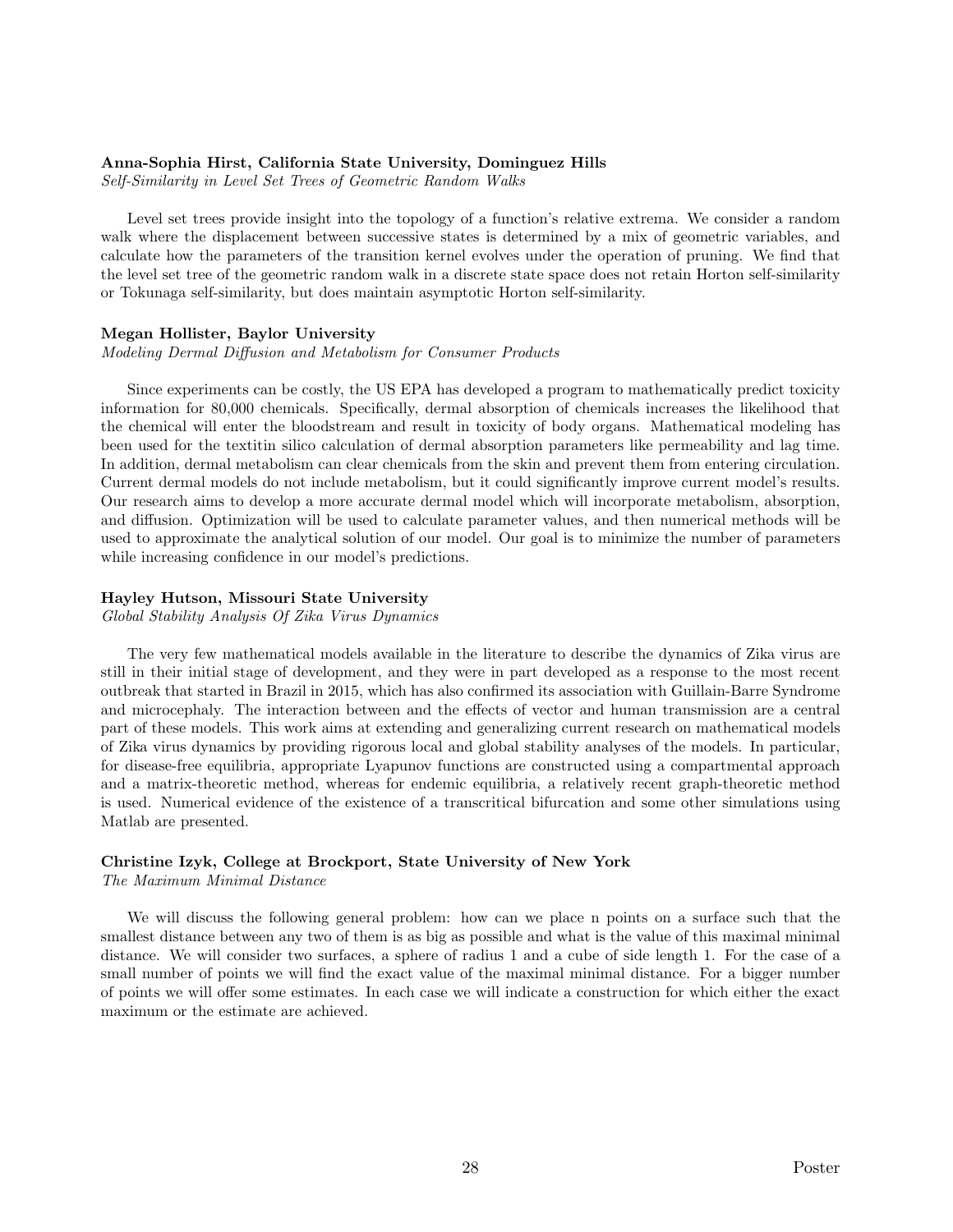### Jiyi Jiang, Hope College

Incorporating Information from Exogenous Variables in Models for Disease Incidence

Dengue Fever, Dengue Hemorrhagic Fever. Chikungunya and Zika are four viral diseases which share a common vector, the Aedes mosquito, which is found in tropical and sub-tropical regions of the world. Environmental factors play a role in the survival of the Aedes mosquito. Thus, modeling disease incidence trends using environmental data, as well as information about the diseases themselves, would be a viable approach. Various models (both frequentist and Bayesian) for predicting disease incidence using exogenous variables are suggested and compared, with one of the comparison metrics being prediction accuracy.

### Emily Kelting, University of Central Oklahoma

Modeling Toxoplasma gondii transmission in cats

We will discuss the transmission of Toxoplasma gondii and its effects in cats. Due to the severity of T. gondii spillover infections in pregnant women and monk seals, understanding its transmission dynamics in cats is key to unlocking preventive measures against this parasite. Taking into account susceptible and infectious cats and kittens, chronically infected cats, and the surrounding environment, I built a differential equations model of T. gondii transmission in cats. I will present my model and the results, identifying details of how the parasite is transmitted between cat hosts and how the risks to other species can be minimized.

### Rachel Knak, Grinnell College

 $Nielsen Classes A_n : 2*3 = 7$ 

In this talk we discuss a summer research project where we worked to find the cycle structures of elements of the alternating group, denoted  $A_n$ , x and y, satisfying  $x^2 = y^3 = (yx)^7 = 1$ , which generate  $A_n$ . We used tools from representation theory, specifically dealing with characters, to write programs for the computer algebra program MAGMA that identified conjugacy classes of  $A_n$  that could not contain elements x and y. Using these results we formed conjectures and were able to prove lower bounds on the number of cycles in any element x or y that fit our criteria. Since the relevant conjugacy classes of  $A_n$  are defined by cycle structure, we narrowed down the list of possible conjugacy classes substantially. This work has applications to the automorphism groups of Riemann surfaces.

### Samantha Law, Grand Valley State University

3D Printing of Eugenia Cheng's Associahedron

In her new book How to Bake Pi: An Edible Exploration of the Mathematics Behind Mathematics, Eugenia Cheng introduces a three-dimensional figure called an "Associahedron," which she derives from category theory related to baking. The associahedron is originally a two dimensional net made up of three squares and six regular, congruent pentagons. It requires folding to be turned into a three-dimensional object. However, Cheng warns that the polygons that make up the net will not quite fit together. The point of this project is to fold and successfully 3D-print the associahedron. We will utilize parametric equations, matrices, and other mathematical tools in order to create two different designs in Mathematica. These designs can then be converted to Stereolithograph files and printed. One design will use a pentagon as a base and the other a square. The malformations in each design support the idea that the polygons don't fold perfectly.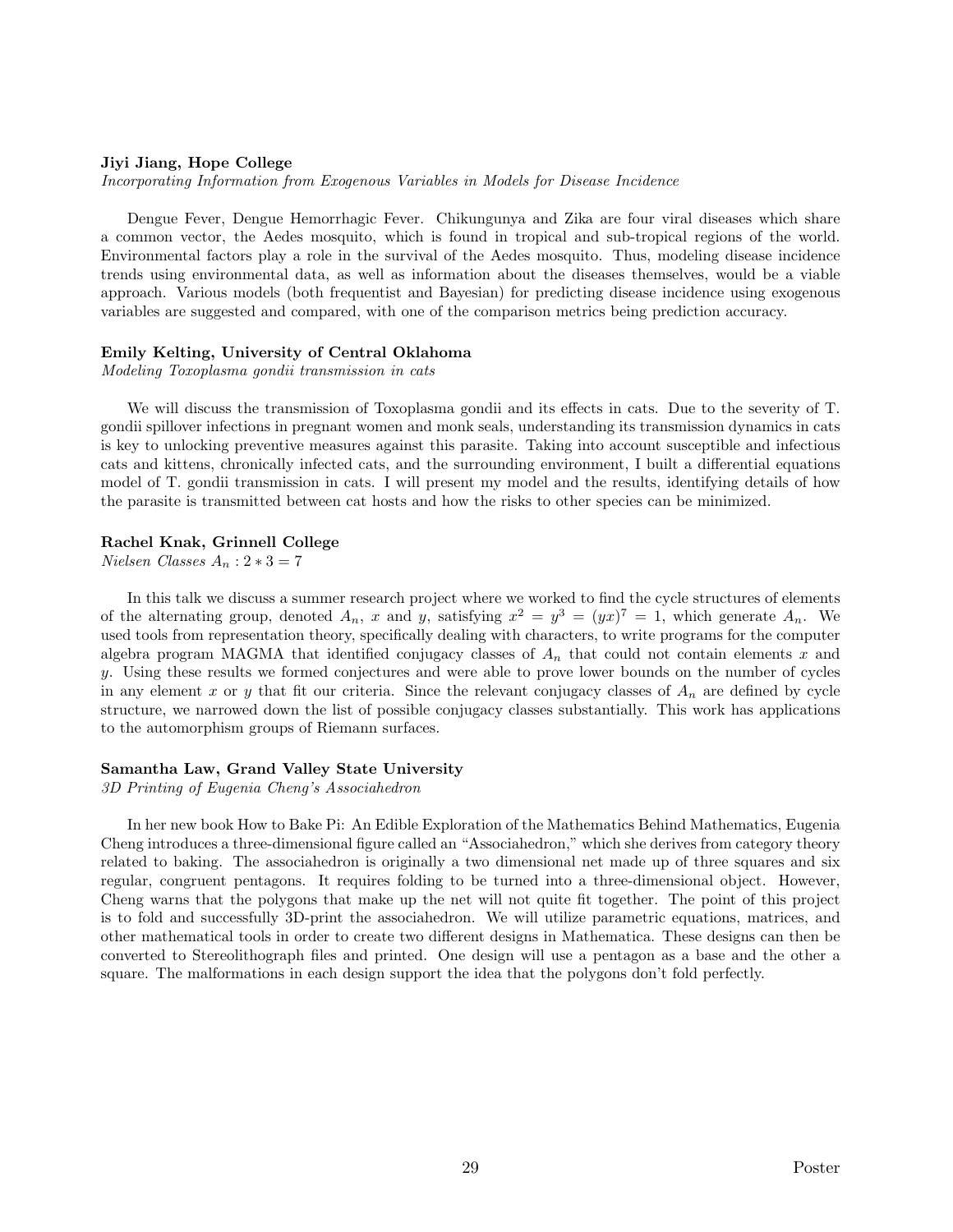### Huyen Le, California State Polytechnic University, Pomona

An Investigation of the Set of Primitive Non-deficient Numbers

A number is perfect if the sum of its proper divisors equals to the number itself. Much current research focuses on the easier-to-study, but similarly defined, numbers called non-deficient numbers. Our research project takes the techniques originally used to study prime and perfect numbers, and adapt them to investigate primitive non-deficient (pnd) numbers. In particular, it is known that some of these numbers have a very simple form involving only two primes. Namely, if a pnd is the product of two distinct primes, then it must have the form  $2^a p$ , where p is an odd prime between  $2^a$  and  $(2^a + 1)$ . We study a similar characterization for pnds with three distinct primes, allowing us to better understand the pnds and to give insight on how many pnds there are.

### Laura LeGare, Concordia College, Moorhead

The Calculus of Proportional  $\alpha$ -Derivatives

We introduce a new proportional  $\alpha$ -derivative with parameter  $\alpha$  in [0, 1], explore its calculus properties, and give several examples of our results. First, we provide an introduction to our proportional  $\alpha$ -derivative and some of its basic calculus properties. We next investigate the system of  $\alpha$ -lines which make up our curved yet Euclidean geometry, as well as address traditional calculus concepts such as Rolle's Theorem and the Mean Value Theorem in terms of our  $\alpha$ -derivative. We also introduce a new  $\alpha$ -integral to be paired with our α-derivative, which leads to proofs of the Fundamental Theorem of Calculus Parts I and II, as applied to our formulas. Finally, we provide instructions on how to locate  $\alpha$ -maximum and  $\alpha$ -minimum values as they are related to our type of Euclidean geometry, including an increasing and decreasing test, concavity test, and first and second  $\alpha$ -derivative tests.

# Xiran Liu, Washington University in St. Louis

Optimizing the Quality-Cost Tradeoff of Human Annotation

Real world classification problems require data from humans. Google uses human annotators to get data for binary web page classifiers. Accuracy of the annotated data is important to the classification. We want to develop and analyze strategies to mitigate human mistakes to achieve best possible classifier performance. We simulate human annotated data based on known rater accuracy and develop two strategies: the first is an iterative multiple rating strategy in which multiple raters annotate a page with a distribution of raters assigned to each page beforehand. The second is combing the prior probability of human mistakes with confidence produced by the classifier to clean the evaluation data. We believe these strategies offer solutions to optimize the quality-cost tradeoff of human annotation. We observe that certain multiple rating orders and combinations lead to better data quality, which indicates that optimal solution would focus on better quality raters with an appropriate strategy.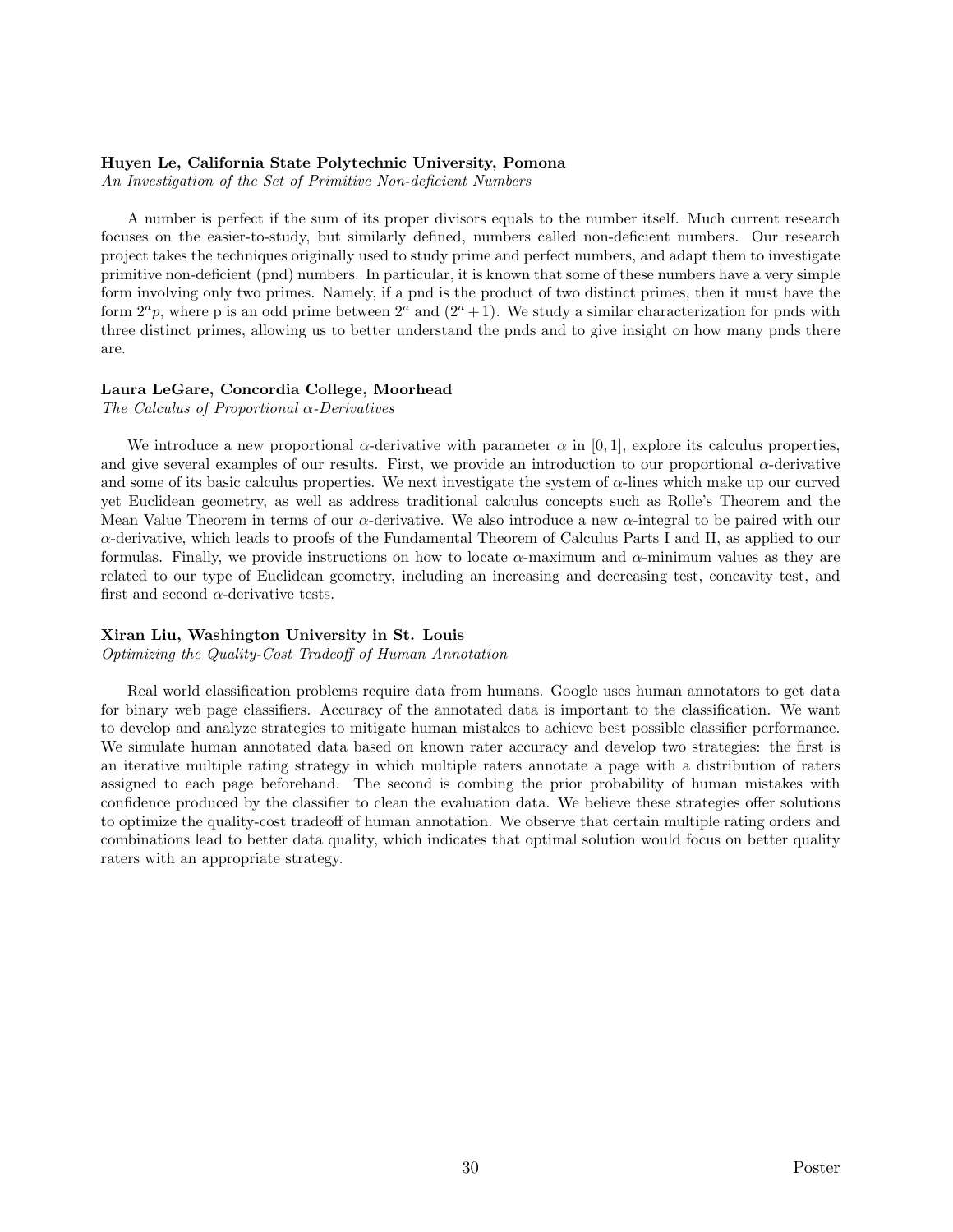### Sarah Maples, University of San Francisco

Micro-location Prediction of Twitter Users

The location of social media users is valuable in both a commercial and social context. In this paper, we employ multiple methods to predict the fine-tuned (< 1 kilometer) locations of tweets within a known city, using tweets from Vancouver and Barcelona. We create 3 general prediction schemes to find the location of a given tweet: 1. Location oriented topic modeling, 2. Hashtag  $(\#)$  clustering, and 3. Social network. For the topic modeling approach, we create a robust algorithm that automatically identifies tweets purely based on their text. We first train location-sensitive topics generated automatically from our NMF clustering, and then predict the location of our testing tweets using their topic associations. For our hashtag clustering prediction scheme, we use personalized PageRank clustering to group similar hashtags and then predict tweets that contained the clustered hashtags. For the social network, we chose to use the locations of a user's friends within a given time frame as a way to infer tweets' locations. The intuition here is that connected users will be tweeting near each other. Each of our methods provides promising results in the micro-scale location prediction. This is the abstract from our final report over the summer. This project was in collaboration with 5 other people, and I was focused on the social network, so that would be the topic of my talk.

### Kelsey Miner, Wartburg College

Model for Whiskey Evaporation - PIC Math

As time passes, whiskey aging in barrels will evaporate due to a variety of factors. Our goal was to create a tool for the Blaum Brothers Distillery that would help them accurately predict the volume of product lost to evaporation while it ages. With this information, the distillers can then determine the amount of whiskey they will need to distill to have a certain amount in the future accounting for that volume lost over a given amount of time.

### Uyen Nguyen, California State Polytechnic University, Pomona

Eigenvalues of a Class of Tridiagonal, Stochastic Matrices

We consider two birth-death Markov chains. The first birth-death chain has states  $0, 1, 2, \ldots, H$ . The second birth-death chain is the dual of the first birth-death chain with states  $-1, 0, 1, 2, \ldots, H$ . Suppose P1 is the matrix of one-step probabilities of the first birth-death chain and  $P2$  is the matrix of one step probabilities of the dual birth-death chain. Under suitable general conditions we conclude:  $*P1$  and  $P2$  have the same set of eigenvalues.  $* A$  simple, explicit formula for these eigenvalues is determined as a function of H.  $*$  Formulas for powers of P1 and P2 and ruin probabilities are determined.

### Hayley Olson, Gonzaga University

Nested and Fully Augmented Links

This presentation focuses on two subclasses of hyperbolic generalized fully augmented links: fully augmented links and nested links. The link complements of fully augmented links have several nice geometric properties that many generalized fully augmented links do not have. Nested links are a class of generalized fully augmented links that share many qualities with fully augmented links, including cell decomposition properties, cusp properties, and sharpness of a volume bound.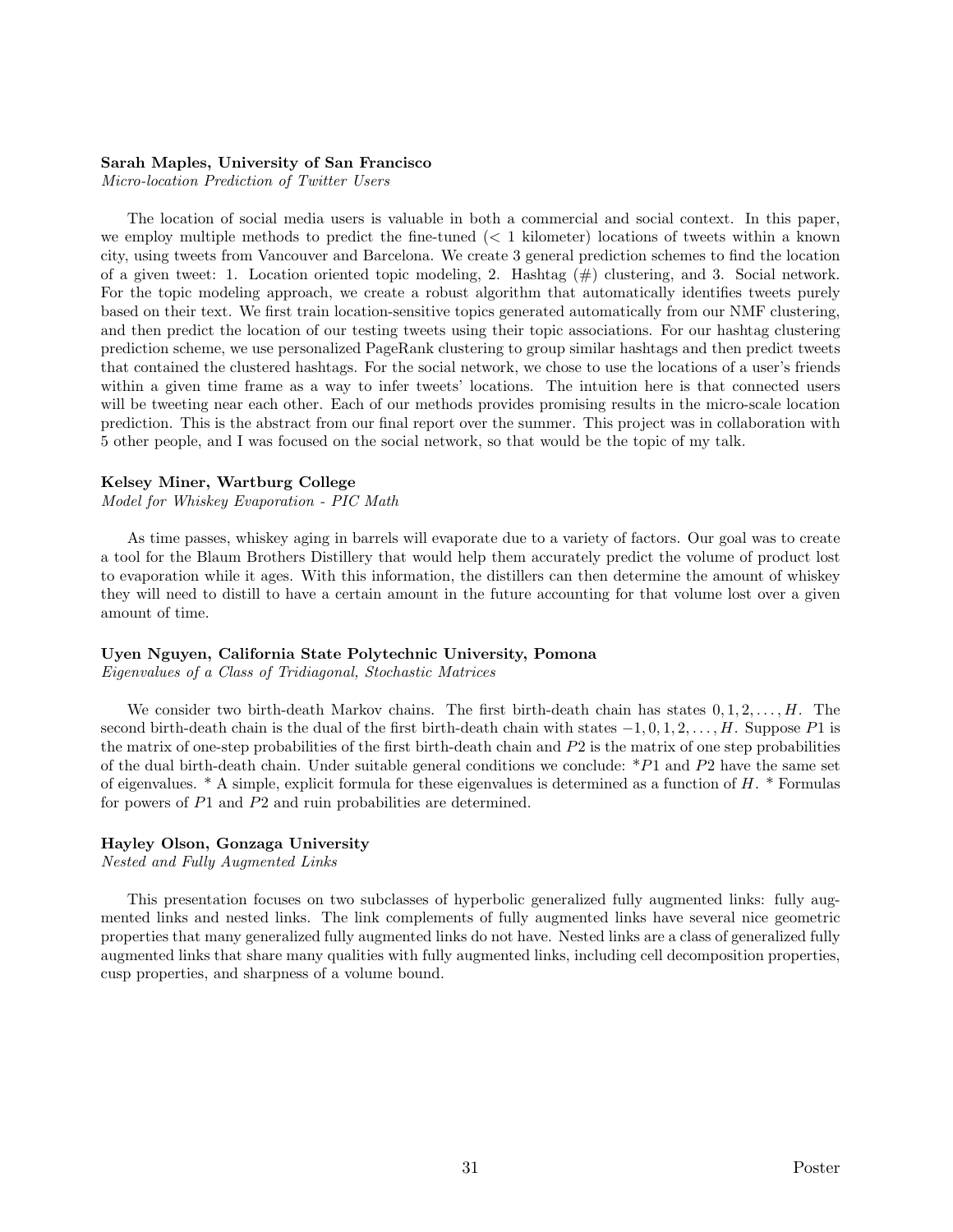# Adele Padgett, University of Chicago

An Introduction to Keisler's Order

In model theory, the complex numbers as an algebraically closed field are often given as an example of a simple, well-behaved mathematical structure, while the reals as a dense linear order without endpoints are more complicated and behave more strangely in many ways. Can we compare the complexity of other mathematical structures in a meaningful and informative way? Keisler's order seeks to address this question by moving from the realm of structures to the theories that describe them. The complexities of two theories can be compared by measuring the relative saturation of certain ultrapowers of each theory's models. The details of how this comparison works will be discussed in detail and justified at each step.

### Leilani Pai, University of Southern California

Convolutional Neural Networks in Image Processing

As machine learning techniques have improved in the last few decades, the viability of using machine learning in medicine and health-related contexts has risen. In particular, we are interested in using machine learning techniques to locate the brachial plexus, a bundle of nerves in the neck. Identifying these nerves quickly and reliably will help improve post-surgery pain management by allowing for the placement of catheters that reduce patients' dependency on narcotics. Here, we are provided with a set of still ultrasound images of the neck and attempt to use machine learning to extract information from them. We explore the use of convolutional neural networks for image processing in this context. Specifically, we focus on convolution as a theoretically appropriate (but practically demanding) means of processing two-dimensional images.

### Danielle Pham, Creighton University

Vanishing Dissipation Limits for a generalized Magnetohydrodynamic Equation

The Magnetohydrodynamic (MHD) system of equations governs kinematic fluids that are subjected to a magnetic field. The equation is a combination of the Navier-Stokes equation and Maxwell's equations. Due to the difficulty in solving the MHD system, it has become common to study approximating versions of the equation, including the MHD- system, which regularizes the velocity field in exchange for the addition of non-linear terms. Both the kinematic and magnetic parts of the MHD- system have diffusive terms which dissipate the initial energy of the system. Setting those terms equal to zero returns the Ideal MHD- system. The goal of this project is to show that solutions to the MHD- system with diffusion will converge to the Ideal MHD- system as the diffusion parameters are sent to zero by adapting known results for the analogous problem of determining when solutions to the Navier-Stokes equation will converge to a solution of the Euler Equation.

### Beth Rawlins, University of Central Oklahoma

Using Mathematical Models from Epidemiology to Describe Drug Use and Recovery

We apply compartment models from mathematical epidemiology to describe drug use and recovery. Our model accounts for non-users (susceptible), users (infected), and recovered users (removed), and describes the transitions and interactions between these groups using differential equations with an SIR model. We attempt to parameterize our model to represent the population of Oklahoma City and present numerical results describing a variety of intervention/reform strategies. Where possible, we develop analytical results, including an analysis of equilibrium solutions and their stability, to complement the numerical analysis and describe additional extensions to our model equations. Upon completion of our work, we hope to apply our results to better understand how mass incarceration impacts drug use.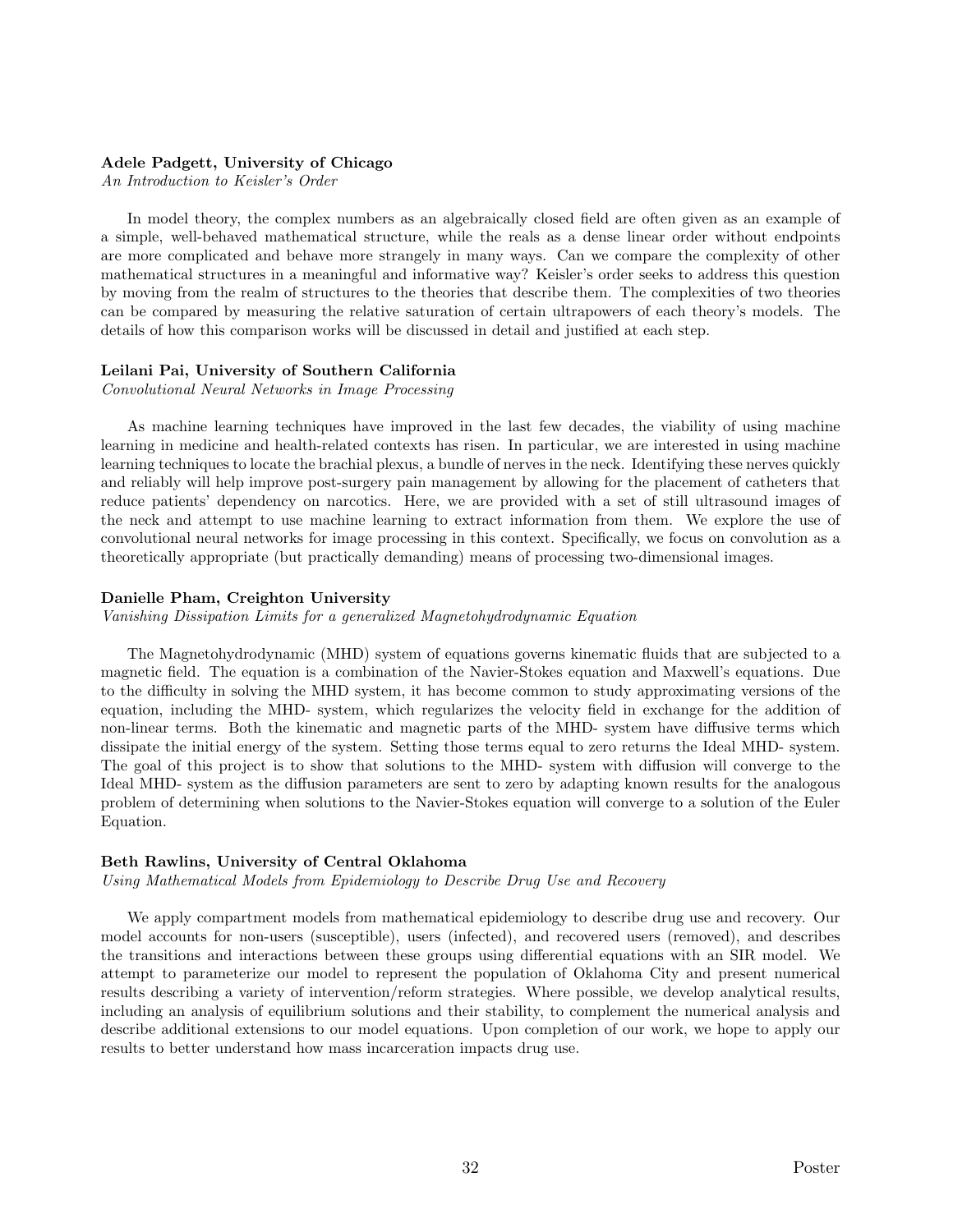### Majerle Reeves, California State University, Fresno

Classification of Locations Using Geo-temporal Data

The availability of large localized datasets from popular social networking sites such as Foursquare and Twitter has enabled the expansion of the field of human mobility analysis. Identifying locations and inferring how people will move between them increases the understanding of human mobility, which aids public health, city planning, and crime reduction. We seek to use user-supplied locational data and user movements to identify and classify locations. Utilizing tweets encoded with geo-temporal data, we create a complex network of human movement throughout the Manhattan area (NYC). Using features extracted from the nodes (locations) of the graph we use semi-supervised learning to label each location and to train a classifier. To gain insight into the structure of the feature space we spectrally cluster the features and perform text analysis.

### Monika Satkauskas, Creighton University

Modelling Host, Parasite, and Commensal Interactions to Determine Pollution Levels

Pollution can affect the biodiversity of an area. Environmental scientists have proposed the severity of pollution of an area can be determined by studying the interactions of organisms in an area. Using field site data from the Pine Ridge Indian Reservation, we offer a model for a freshwater snail-trematode-Chaetogaster ecosystem, which is composed of five coupled ordinary differential equations. This host-parasitecommensal model was modified to account for the effects of pollution in the microsystem. A numerical solver in Mathematica 10 was utilized to create simulations for the model, using NDSolve to manipulate slider graphs. We found the periodicity between the populations changed as the level of pollution was varied. Our results suggest increasing pollution changes the steady state of the system.

# Alyson Schultz, Mount Mercy University

Parallelizing Kruskal's Algorithm for MST

In a connected graph with positively weighted edges finding a spanning tree, a connected subgraph containing all vertices and having no cycles, of minimum weight is referred to as the Minimum spanning tree problem (MST). This problem has many applications especially in network design and gives an approximate solution to the traveling salesman problem. Kruskal's Algorithm is a greedy algorithm used to find an MST. The goal of this project is to develop a parallel version of Kruskal's algorithm and to perform a run-time analysis comparison with the original serial version. Both versions will be implemented using C and MPI C.

#### Emily Stark, Austin Peay State University

Variations of Network Attitudinal Models

Applications of network theory are becoming more common in non-mathematical fields such as sociology and political science. However, networks can also be used to explain how we view the world. Social psychologists and cognitive psychologists agree on the merit of a network representation of an attitude state, but arrive at many possible algorithms and models. Therefore, it is crucial to understand how these models process data and arrive at their final representation. This study uses data from the American National Election Survey from 1984 to explore three different algorithms and assess the implications of each: the Causal Attitude Network Model, the Schema Model and Neural Network Computation.